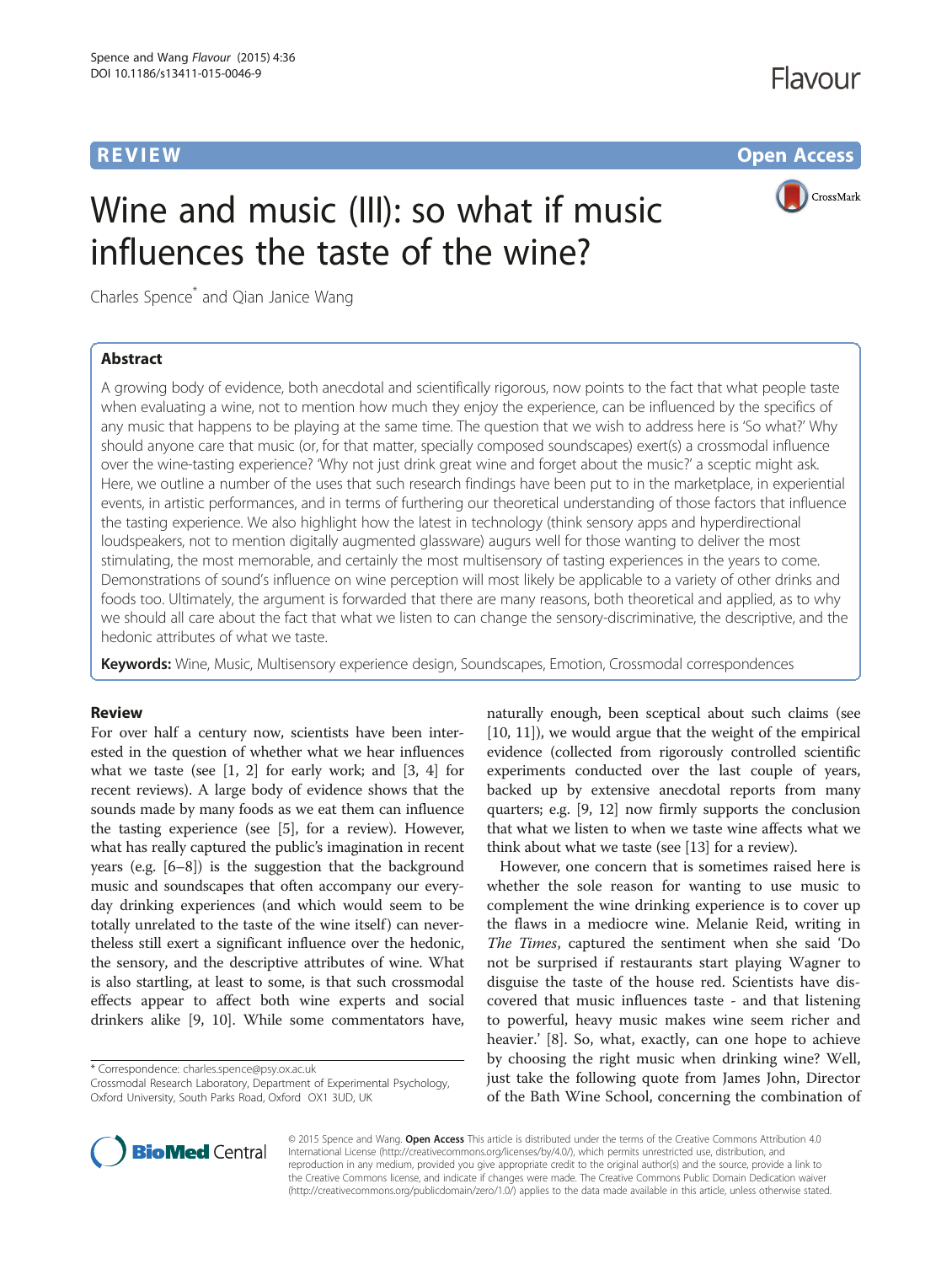Mozart's Laudate Dominum with Chardonnay as a suggestion as to what can happen under the appropriate multisensory conditions: '[…] Just as the sonant complexity is doubled, the gustatory effects of ripe fruit on toasted vanilla explode on the palate and the appreciation of both is taken to an entirely new level' (quoted in [\[14](#page-12-0)]). Indeed, as we will see later, the research now suggests that any wine (i.e. regardless of the price point or quality) can be influenced to a greater or lesser extent by music. Whether we need to attend to the music, though, in order to see such effects, is another matter entirely.<sup>1</sup>

#### Modifying the tasting experience with music

When thinking about music's influence on the tasting experience, it can be helpful to discriminate between four different kinds of judgments, or impressions, that we may ascribe to a wine: Hedonic—how much do we like the wine? Sensory—our assessment of the physical properties of the wine (e.g. sweetness, acidity, alcohol) and their impact on the drinker (astringency, length, etc.); Analytic—concerning such attributes as age, complexity, balance, quality, and price assessment; and Descriptive—would we describe the wine as heavy or light, zingy or lush, masculine or feminine?

#### Music's influence on the hedonic rating of wine

That wine can be made 'more delicious', in Californian winemaker, Clark Smith's words (quoted in [[15](#page-12-0)]) by pairing it with the right music is surely no bad thing. However, while one might well be happy to acknowledge that music can help to give a mediocre wine something of a lift, one can imagine many people wanting to resist any suggestion that music could do anything to enhance the experience associated with tasting a great wine. However, evidence against such a suggestion comes from a series of experiments reported by Spence et al. [\[16](#page-12-0)]. These researchers measured the impact of matching music on people's  $(N = 26$  participants) ratings of how much they liked three high-end wines (retailing at between roughly £150–400 a bottle), when compared to tasting in silence. The results revealed a small (c. 5 %), but nevertheless still significant, enhancement of their participants' liking of the wine, even for such high-end offerings. Thus, it would seem that music can enhance our liking for wine, regardless of the price point. Perhaps, though, we might nevertheless still expect to see a larger enhancement effect for mediocre wine as a result of playing the right music.

One of the striking findings to have emerged from a number of the previous studies in this area is that the better a drinker thinks that the music matches the wine, the more they appear to enjoy the tasting experience  $([17, 18];$  $([17, 18];$  $([17, 18];$  cf  $[19]$  $[19]$ ). The existence of such a correlation

can perhaps be explained in terms of the notion of 'processing fluency' [\[20](#page-12-0), [21\]](#page-12-0). That is, when the music and wine are congruent, people may find it easier to evaluate/process the sensory properties of both (that is, the processing fluency is higher). Hence, people may find their tasting experience a little more pleasant as a result (cf. [[22](#page-12-0)]). Of course, by the same token, drinking wine while listening to incongruent, or mismatching, music should lead to reduced ratings of pleasantness, as the combination will likely be somewhat more difficult to process. Here, one might hazard a guess that more damage can be done to a taster's experience of a very expensive (or should that be good; see [\[23\]](#page-12-0)) wine by pairing it with the wrong music than by playing mismatching music with a cheap wine.

It is perhaps also worth noting that people (social drinkers) have been shown to prefer wines while listening to certain pieces of music rather than others [\[18](#page-12-0)]. While such generalized effects might again be accounted for in terms of processing fluency—i.e. some music is simply easier to process than other music regardless of what it is paired with, it might also be explained in terms of the notion of 'sensation transference'. According to the latter notion, taken from the field of marketing research, the suggestion is that our judgments of what we think about one stimulus, let us call it the wine, can be influenced by a seemingly unrelated stimulus (let us call it the music), because we have a tendency to transfer our thoughts and feelings about the music (i.e. our hedonic liking of it) to our rating of the wine [[24\]](#page-12-0).

#### Music's influence on the descriptive aspects of tasting

Over-and-above any influence that music may have on people's enjoyment of whichever wine they happen to be tasting, their perception (or better said, their rating) of the more descriptive attributes of a wine, can also be substantially modified by playing music that can be described using the same terms. So, for example, North [[25\]](#page-12-0) has demonstrated that music that could be described as 'powerful and heavy', 'subtle and refined', 'zingy and refreshing', or 'mellow and soft' led, at least in undergraduates, to wine being rated as expressing that attribute much more strongly when that music is played than when another piece of music is played, or else when the students tasted in silence. Playing Carmina Burana by Carl Orff, for example, led to a 60 % increase in how 'powerful and heavy' red and white wines<sup>2</sup> were rated as being, while Nouvelle Vague's 'Just can't get enough' was found to bring out the 'zingy and refreshing' notes in the two wines by a not inconsiderable 40 %. While the most appropriate interpretation for these findings is still debated [\[13, 26](#page-12-0)], they can, perhaps, best be explained by some form of connotative priming (cf. [[27](#page-12-0)]). The suggestion here is that the metaphorical associations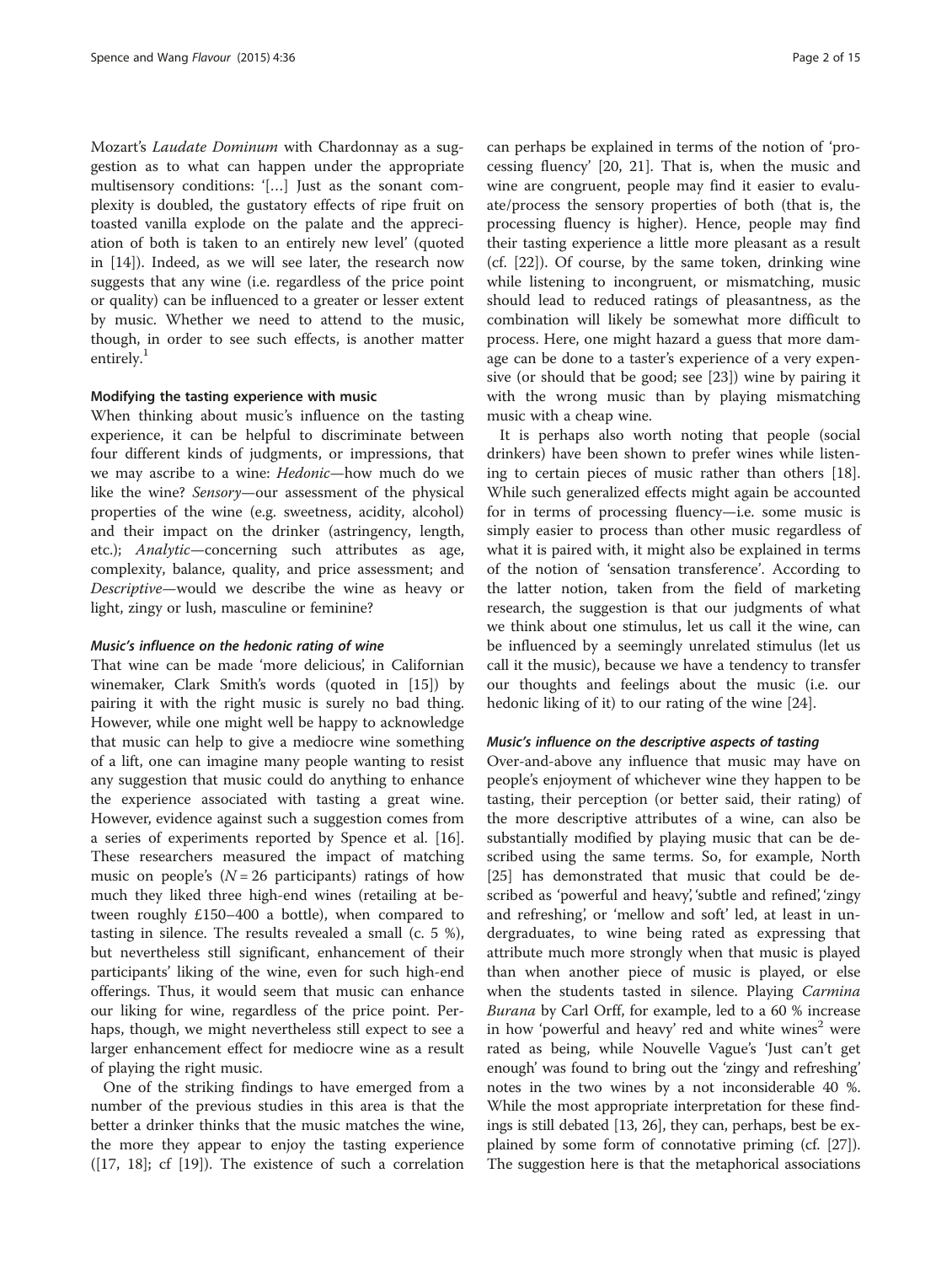with one stimulus (specifically the music) are primed when the drinker is exposed to it. This can then bias their judgments when they are asked about how well a wine expresses, or is associated with, that descriptive attribute. (Of course, one might think of this as a kind of sensation transference; see above.)

Furthermore, given the fact that people have been shown to attach a variety of different meanings, or highlevel concepts, to music (e.g. [\[28](#page-12-0), [29](#page-12-0)]), it would seem likely that there are probably few limits as to the changes in the descriptive attributes of a wine that could be induced simply by playing the appropriate music (that is, by playing music that primes, or is associated with, similar high-level concepts; concepts such as masculine/feminine, heavy/ light, smooth/rough, expensive/cheap, ethnic/authentic, etc.; cf. [\[30\]](#page-12-0)).

#### Music's influence on the analytical aspects of tasting

Analytic aspects of wine tasting pertain to those attributes that depend on combining multiple sensory and evaluative evaluations, such as judgments of a wine's likely age, complexity, balance, quality, and any assessment of price. Let us start with the most obvious one: price. It has been shown that people purchased more expensive wines at a wine shop while classical music is played versus Top 40 popular music [\[31](#page-12-0)] and they also spend more money on food while listening to classical music versus pop or no music [\[32\]](#page-12-0). Putting these results together, the assumption is that people would rate a wine as tasting more expensive (and presumably higher quality) if they were to listen to classical music at the same time. Going one step further, according to [\[33](#page-12-0)], women would give the wine a higher rating based on the higher assessment of price.

As discussed in one of our previous review articles [[13\]](#page-12-0), the assessment of balance in a wine might be easily upset by music (imagine a five-puttonyos Tokaji where the bright acidity and lush sugar levels are in fine balance). On the other hand, according to the Californian wine maker Clark Smith, music can help one find 'sweet spots' in the wine where the various elements are in harmony [[10, 12\]](#page-12-0).

Complexity in wines refers, in part, to the number of different layers and flavours that a wine might have [\[34](#page-12-0)]. While it may seem like a case of metaphoric transfer that more complex music might make a wine seem more complex (or the wine might seem less complex, if the music ends up distracting our attention from the process of tasting the wine), there have been no studies on the subject thus far that we are aware of. Wang and Spence [\[18](#page-12-0)] had their participants make complexity ratings while they tasted wine and listened to both congruent and incongruent music. However, in this case, no significant results were obtained in terms of people's complexity ratings regarding

the wines that they were tasting. Of course, given the relatively cheap wines used (around £8 a bottle), it is possible that the wines were fairly simple, and that complexity effects might be observed in a more complex (and presumably expensive) wine.

Given all we know about how wine attributes correlate with musical properties, it seems feasible to compose music that might modify the perception of age in a wine (granted, of course, that one removes any visual cues regarding the colour of the wine; see [\[23](#page-12-0)]). Music that emphasize fruitiness, acidity, and astringency might well make a wine seem younger while music that emphasizes smooth texture or secondary/tertiary aromas like woody, earthy, and nutty notes could make a wine seem older. To our knowledge, no one has yet put this suggestion to the test.

#### Music's influence on the sensory aspects of wine

Certain pieces of music (or, on occasion, specially composed soundscapes) can modify people's perception of the sensory aspects of wine. Thus far, the research shows that the rated sweetness, acidity, fruitiness, and length of a wine can all be changed by the appropriate musical accompaniment [[12](#page-12-0), [16, 18](#page-12-0), [35, 36](#page-12-0)]. Changes in people's ratings of the sensory properties of a wine of up to 20 % are not uncommon. That said, there are several other salient attributes of wine that researchers have yet to demonstrate can be affected by music, including astringency/roughness and alcohol level/viscosity.<sup>3</sup>

# Possible mechanisms behind music's influence on the winetasting experience

In terms of how it is that music can influence the tasting experience (especially its sensory aspects), one key hypothesis lies in recent research on the crossmodal correspondences. This is the name given to the surprising associations that people share between seemingly unconnected features, attributes, or dimensions of their sensory experience (see [\[37](#page-12-0), [38](#page-12-0)], for reviews). So, for example, people have been shown to match sweet tastes with round shapes and tinkling high-pitched piano sounds, whereas bitter tastes are commonly associated with angular shapes and low-pitched brassy sounds instead. There is also extensive evidence to support the existence of a number of crossmodal correspondences between aroma and sound ([[39\]](#page-12-0); see [\[40](#page-12-0)], for a review). The suggestion here is that such correspondences, triggered by the background music, may serve to direct our attention to specific attributes within the wine-drinking experience and so make them somewhat more salient (see [[13](#page-12-0)]).

It is, however, important to note that music can also impact on the listener's mood and emotions [\[41](#page-12-0), [42](#page-12-0)]. This, in turn, can affect what they think about the tasting experience (e.g. [[9](#page-12-0), [43](#page-12-0)]). In addition, if the music gets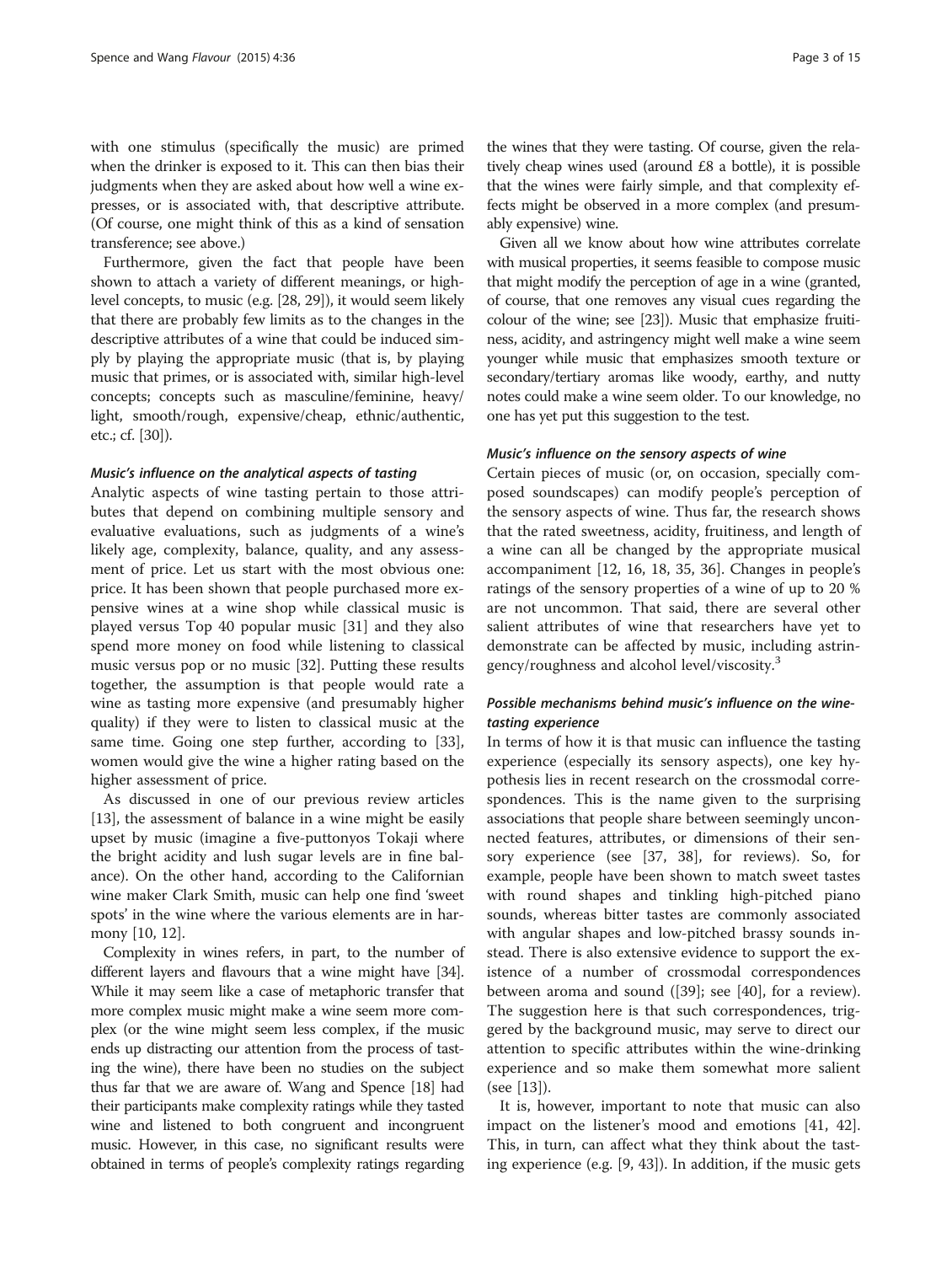too loud, one may start to see the crossmodal masking of sweetness (and possibly also alcohol) perception and the enhancement of umami perception (see [[3\]](#page-11-0) for a review).

Finally, there may be an explanation for the interaction between audition and gustation that is rooted in neuroscience. Neuroimaging has shown that the processing of aesthetic stimuli—be they paintings, music, or food—overlaps within the primary gustatory cortex [\[44\]](#page-12-0). According to the researchers working in the field of neuroaesthetics, one explanation for this is that all aesthetic judgements are ultimately based on an evaluation of biological significance, which co-opts the same neural circuitry that appraises the suitability of potential foods/energy sources. Therefore, the fact that our evaluation of music and wine are processed in the same brain area might potentially account for the associations that we make between them, not to mention how the evaluation of one modality might influence the evaluation of the other.

In summary, there is now a broad spread of evidence in support of the notion that what we hear, be it music or soundscape, can impact the hedonic, descriptive, analytic, and sensory aspects of tasting. As summarized above, a number of different mechanisms have been put forward to explain such crossmodal influences. It is perhaps worth noting here that music can impact the descriptive aspects of tasting, without necessarily impacting a person's hedonic or sensory ratings [\[25\]](#page-12-0). Meanwhile, in other studies, both the sensory rating of, and the hedonic response to, wine have been affected [\[16, 18](#page-12-0)]. Having established the basic phenomenon, one question that soon arises is whether we are all affected to the same extent by music when tasting or evaluating wine.

#### Is everyone influenced by music to the same extent?

While some of the anecdotal reports of music's influence on taste have been conducted on wine experts, e.g. wine makers [[9](#page-12-0), [10\]](#page-12-0), it is certainly true to say that the majority of the peer-reviewed scientific research in this area to date has been conducted on social drinkers (often, in fact, students; e.g. [\[25, 45\]](#page-12-0)). It would seem plausible to imagine that the judgments of students and other social drinkers might be swayed more by the music playing in the background than the judgments of the wine expert. Such an intuition would certainly fall in line with Deliza and MacFie's [\[46\]](#page-12-0) suggestion that those who are less confident in their sensory judgments are more likely to be influenced by any taskirrelevant peripheral information (such as the introduction of, or changes to, the background music) than more experienced/confident tasters. What is more, one could also imagine how the trained taster is going to be able to extract more information from the wine (i.e. by sequentially concentrating on any visual clues, moving on to the primary and secondary aromas, then on the wine's structure, and finally making an overall assessment of quality; [\[34](#page-12-0)]). Possibly, this might suggest that the wine expert's sensory and analytic judgments should be less affected by music (since their sensory judgments will be less dependent on external information), while their hedonic and descriptive judgments might be more in line with those of the social drinker.

That said, to the extent we can put weight on the anecdotal observations that have been reported in this area [[9](#page-12-0)], it would seem that the wine experts, or musicians for that matter, are influenced in much the same way by what they hear as the social drinker while tasting wine. Indeed, any differences that might emerge probably have more to do with the listener's/drinker's openness to the opportunities provided by the multisensory tasting experience than to anything else. Certainly, it is easy for one to say that the sensory qualities of the wine have not changed while the music changes, when tasting from the same glass (though note how this experimental approach has been successfully utilized in a number of the music-wine-tasting studies that have been published to date; e.g. [\[17, 36](#page-12-0)]). Especially relevant here are findings from [\[47\]](#page-12-0). These researchers demonstrated that there appears to be a 'unity assumption' when it comes to flavour perception. Specifically, our brains tend to assume that the taste of a beverage in the same container will stay the same unless there are very good grounds for thinking otherwise. Such an assumption of unity presumably also applies to the contents of the wine glass. Indeed, the very fact that significant changes in people's rating of the wine are still reported, despite the fact that the taster knows that the wine itself cannot have changed is, or so we would like to argue here, all the more striking.

As mentioned above, any individual differences in how open people are to the notion of multisensory tasting experiences are certainly worth noting. It is important to stress that such experiences/events are likely not for everyone. In part, it may depend on whether one cares more about analytical tasting; indeed, it would be hard to imagine the famous French oenologist Emile Peynaud, were he still alive, turning up at a multisensory tasting event (e.g. see [[48](#page-12-0)], p. 104). Those who, like Peynaud, spend much of their time trying to taste analytically will likely want the minimum of distractions, so that they can focus their attention on the wine itself. Under such conditions, silence is undoubtedly preferable. However, as we will see below, regular drinkers, by contrast, generally seem to prefer a little music with their wine, especially if it is not too loud (see [\[3,](#page-11-0) [16](#page-12-0)]). They are, after all, usually looking to have the best hedonic experience they can.

# Composing music and soundscapes to match the taste of the wine

While the majority of the studies that have been published to date have tended to pick musical selections from off the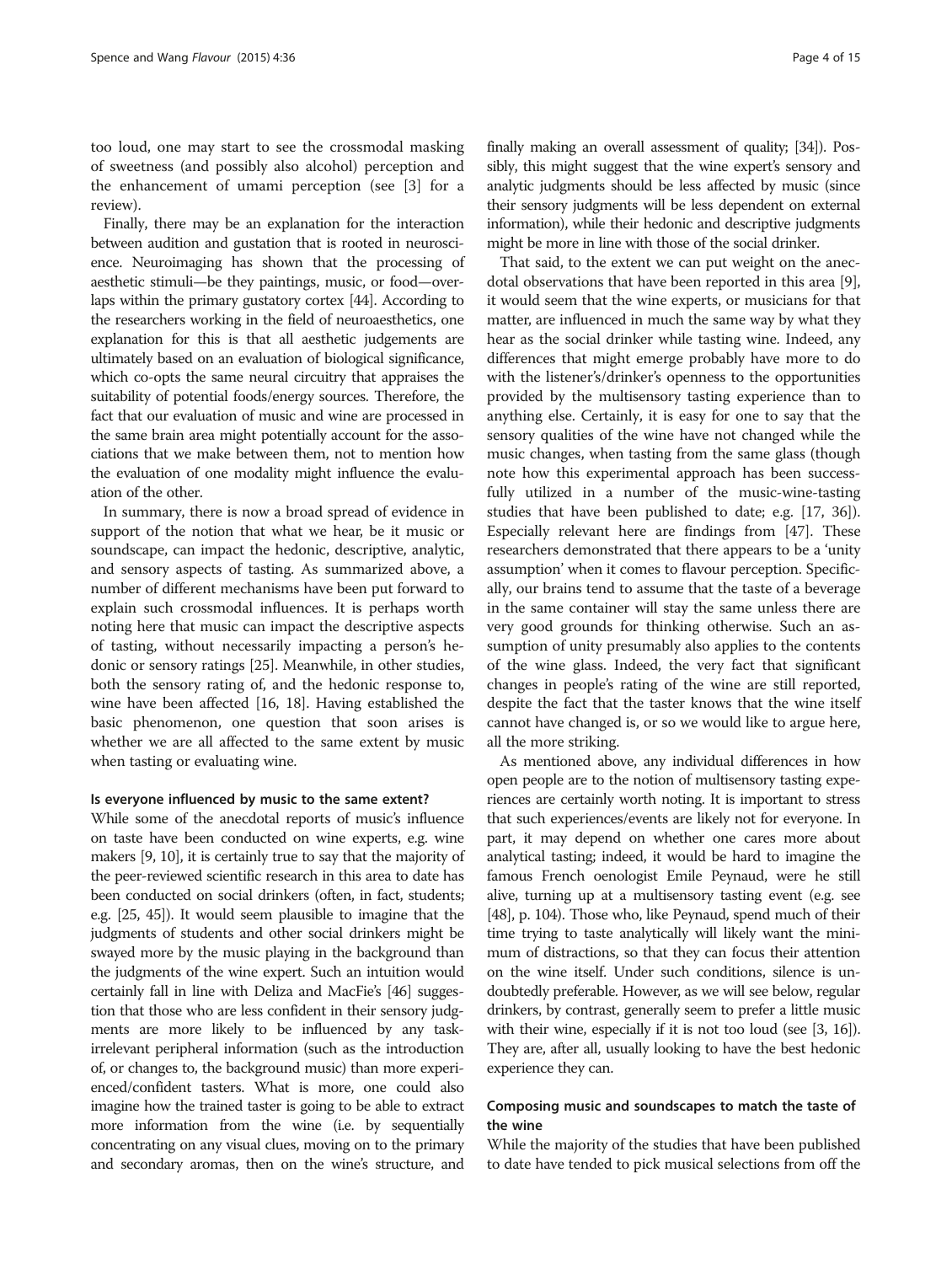shelf, this is not always ideal, given that the properties of most pieces of pre-recorded music change from beginning to end. It should perhaps not come as any surprise, then, that we are seeing a growing number of researchers/artists specifically composing music/soundscapes in order to match a certain taste, aroma, or flavour (e.g. [\[49](#page-12-0)–[54](#page-12-0)]). In our own research, we have recently started to compare the different sonic compositions that have been created/ composed in order to determine which one best conveys a particular sensory attribute (see [\[55](#page-12-0)]). Of course, it is important to bear in mind here that the fact that a particular piece of music (or soundscape) is consistently associated with a particular taste does not guarantee that playing the piece will necessarily impact the tasting experience [\[13](#page-12-0)].

# Taking a critical look at what experiential experimental events really show

Wine-music events can vary in intent and delivery, from the more academic tutored wine tastings (e.g. as hosted by the likes of Barry Smith and Charles Spence over the last couple of years; e.g. see [[56](#page-12-0), [57](#page-12-0)]) to events that are purely experiential in nature (e.g. [[35, 58\]](#page-12-0)). Our preference, as experimental psychologists, has always been toward what might be best described as 'experiential experimental' events. That is, events where the attendees get to enjoy a multisensory tasting experience while, at the same time, contributing data to enhance our (and quite possibly their) knowledge in this area. See Spence et al. [\[17](#page-12-0), [36\]](#page-12-0), Velasco et al. [\[59](#page-13-0)], and Wang and Spence [[18\]](#page-12-0) for a number of events of this type, together with the empirical/theoretical insights that were gained. It is, however, important to note that there are a number of challenges to bear in mind whenever attempting to conduct experiments in this space.

A sceptic, well versed in the experimental psychology literature, might worry at this point that what is being measured under certain of the experimental testing conditions mentioned above is some form of response bias rather than a genuine perceptual effect. Related here are concerns about experimenter expectancy effects.4 The worry is that people might respond in a certain way, not because that is what they really perceive but rather because that is the way that they think they ought to respond, for whatever reason.<sup>5</sup> One such reason is related to the expectations that the experimenter may have concerning the outcome of the experiment that they are conducting. In order words, people may be responding in the way in which they think the experimenter wants them to.

It could perhaps be argued that experimenter expectancy effects are somewhat more worrying in this kind of experimental design (involving, as it does, a public tasting event). Perhaps people's responses are even influenced by the judgments of other participants around them.<sup>6</sup> Indeed, over the years, the hopes and expectations of the experimenter have, on occasion, been shown to influence the pattern of results obtained (see, for example, [\[60](#page-13-0)–[62\]](#page-13-0)). While such concerns are by no means specific to the crossmodal matching or influence of music on wine (see, for example, [[63](#page-13-0), [64](#page-13-0)], for a couple of other powerful examples), the public and interactive environments in which such data are collected presumably leave themselves open to such indirect forms of influence.

One other potential concern to bear in mind here is related to the so-called Hawthorne effect. This term refers to the notion that people may respond differently not because of the consequences of the particular intervention that the experimenter has in mind (such as changing the lighting in the original study of the Hawthorne Effect) but because people sometimes respond to the very fact that they are being studied—i.e. that someone is taking an interest in them [[65](#page-13-0)–[67\]](#page-13-0). That said, a quick look at the comments made by some of the participants who took part in Spence et al.'s [[36](#page-12-0)] study concerning the influence of music and/or lighting changes on their perception of the taste of a red wine served in a black tasting glass, would seem to mitigate against such concerns. Indeed, these comments clearly show that a number of the participants came away from the event convinced of the veracity of the phenomenon under study—namely that music and/ or lighting can radically affect the taste of wine. It is hard, we think, for the sceptic to maintain their concern about response bias and experimenter expectancy effects in the light of such first-person reports.

Bearing in mind the small number of participants who chose to leave a comments, what is striking is just how enjoyable surprising, enlightening even, they found the experience. What also comes across very clearly is how subjectively powerful such multisensory experiences can be, even amongst those who were initially sceptical (at least when they are primed to expect that such changes may occur, and to pay attention if they do). Just take the following as representative comments of how the auditory and/or visual environmental changes affected the taste of the wine: 'Brilliant! Was a bit sceptical but it works!'; 'Brilliant!! Definitely changed my perceptions. Who would have guessed?'; 'Fantastic experience. Really interesting. Changed perceptions completely.'; 'Great experience. I didn't think the colour/sound would alter my perception as much as that!" One might even be tempted to say that such unconstrained subjective reports are, in a way, more striking than that of the 15–20 % change in rated fruitiness/sweetness that was documented across the 3000 or so people who took part in the Campo Viejo The Colour Lab over the 4 days that it ran (see [[36](#page-12-0)] for details).

Thus, we certainly believe that such experiential experimental events are a great idea and potentially constitute a relevant way in which to collect large amounts of data. The public's response to such events has, thus far,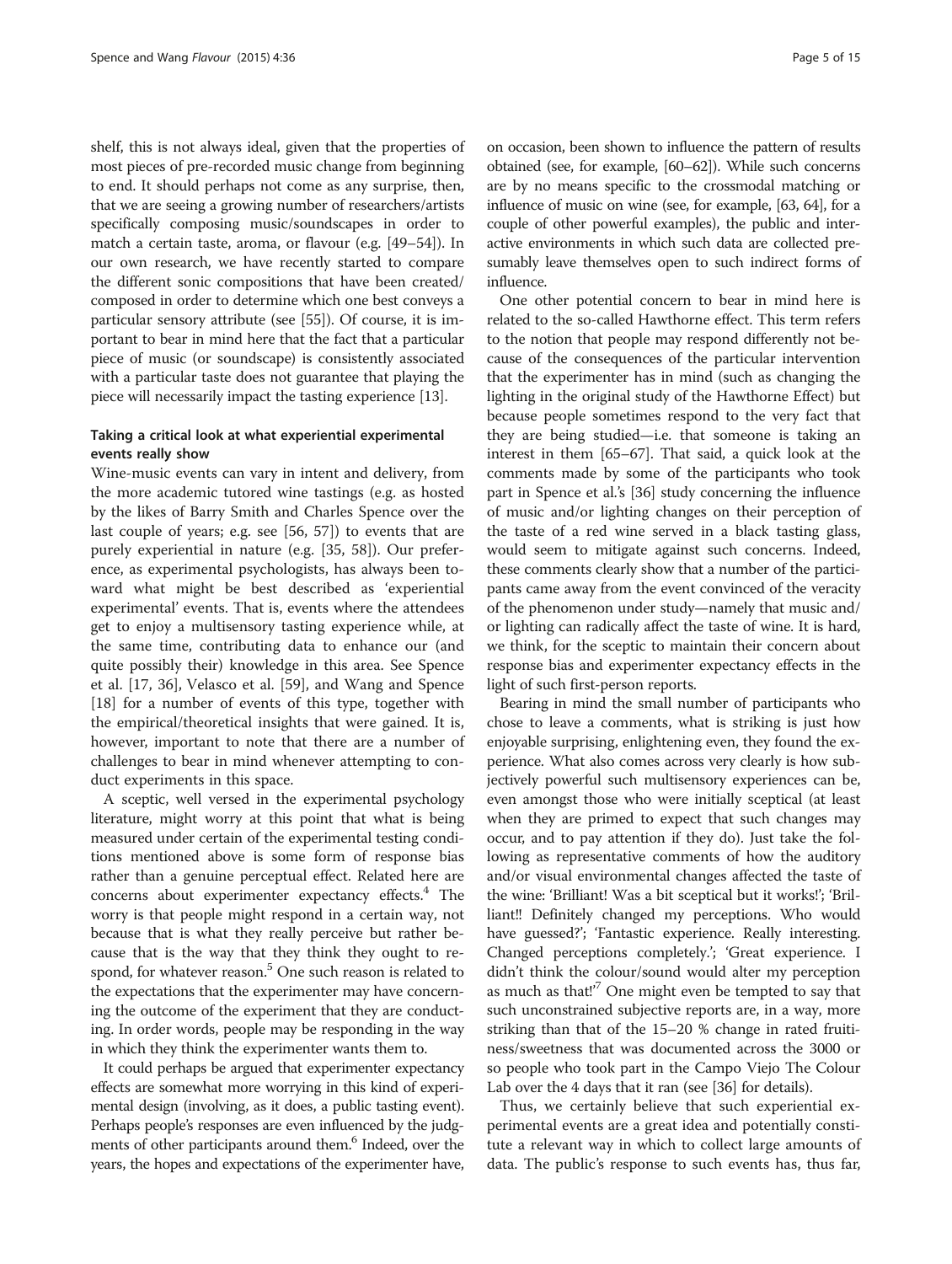been very enthusiastic (though perhaps the audiences at such events are somewhat self-selecting). That being said, we have observed that it can sometimes be a little confusing/unsettling for the attendees to know where, exactly, to focus their attention (especially in the context of a live musical performance): People appear to be a little unsure as to whether they are at a wine tasting that just so happens to have a live musical accompaniment (in which case they can concentrate on the wine, and probably chat happily amongst themselves) or they are at a music concert where, most unusually, wine is also served (in which case they should respectfully pay attention to the musicians instead). That said, using prerecorded music normally resolves this issue in favour of people's attention being directed primarily to the wine. What also seems to help is to explicitly instruct the attendees to mindfully attend to the two distinct streams of their experience (something we are not necessarily all that used to doing in everyday life!) and to search out the connections, or correspondences, between hearing and taste.

#### Interim summary

So, having hopefully convinced the sceptic (e.g.  $[10, 11]$  $[10, 11]$  $[10, 11]$  $[10, 11]$ )<sup>8</sup> of the potential crossmodal effect of music on the taste of wine (not to mention the wine tasting experience), and of the appropriateness of experiential experimental events for furthering our knowledge in this area, the next question to address is 'Why should we care?'. We certainly believe that the evidence that has been briefly summarized here, and which was reported in detail in a previous article (see [\[13\]](#page-12-0)), provides sufficient grounds for thinking that what is going on here is about so much more than merely enhancing the taste of a mediocre wine (or covering up its flaws) through 'sonic seasoning'. It is our contention that our perception of any wine can be influenced by what we happen to be listening to at the same time. What is more, these effects seem to influence everyone from the social wine drinker through to the wine expert ([[9, 56](#page-12-0), [57](#page-12-0)]). Given such a backdrop, it should come as little surprise that there has been a great deal of interest in this area (i.e. incorporating a sonic element into tasting experiences) ranging from marketers to artists all the way through to some healthcare professionals. Furthermore, the emergence of sensory apps is providing an increasingly attractive route for many brands to try to enhance the wine drinking experience by means of carefully selected musical matches (e.g. [\[68, 69](#page-13-0)]). There are, then, a number of directions that look especially promising when it comes to applying the crossmodal findings regarding music's influence on taste, as well as the odd red herring. $9$  In the sections that follow, we will review a number of commercial, artistic, clinical, and entertainment-related uses to which such sensory insights have been put thus far.

# On the commercial use of music to influence consumer drinking behaviour

Here, it is worth noting that music has been used to influence consumer behaviour for many years now.<sup>10</sup> Timeand-again, researchers have demonstrated how modifying the auditory attributes of the drinking environment can bias both consumer choice and drinking behaviour: So, for example, consumers spend more on wine when classical music, rather than Top 40 music, is playing in the wine store [\[31, 32\]](#page-12-0). People also buy more French wine in the supermarket when French accordion music is playing rather than when German Bierkeller music is played [[70](#page-13-0), [71](#page-13-0)]; the pattern of sales reserving when distinctively German music is played instead (cf. [[72](#page-13-0)]). Equally powerful, from a commercial point of view, are those findings suggesting that the rate at which people drink, and how long they stay in a given venue, is modulated by the tempo and loudness of the music that happens to be playing in the background [[73](#page-13-0)–[75](#page-13-0)]. Finally, there is evidence that the volume of the music can serve to attract potential consumers to (or repel them from) specific drinking environments ([\[76](#page-13-0)]; see [\[77](#page-13-0), [78\]](#page-13-0) for reviews). On the topic of volume, we have already seen that overly loud music can interfere with the taste of the drinks, and there is evidence that many consumers are increasingly starting to rebel against noisy restaurant environments [[3,](#page-11-0) [79\]](#page-13-0). While such crossmodal effects of music on consumer choice and drinking behaviour are fairly well-known, here, we wish to focus on the more specific influence of music/ soundscapes on the tastes of wine.

# Who is utilizing the insights regarding the influence of sound on wine tasting?

A few years back, David Williams, then deputy editor of The World of Fine Wine, suggested that we might soon find 'music lists' accompanying the wine lists in Michelin-starred restaurants [[8,](#page-12-0) [80\]](#page-13-0). While Williams may well have had his tongue stuck very firmly in his cheek when making this suggestion, $11$  something not too far removed has recently been taking place in The Auricle Sonic Arts Gallery in Christchurch, New Zealand. In particular, Jo Burzynska ([http://stanierblackfive.com/curat](http://stanierblackfive.com/curating-the-worlds-first-sound-and-wine-list/)[ing-the-worlds-first-sound-and-wine-list/\)](http://stanierblackfive.com/curating-the-worlds-first-sound-and-wine-list/) has been curating a monthly wine list to match (or complement) the sound exhibition in the gallery and the music playing in the space. It has been described in the press as the world's first sonic wine bar ([http://www.radionz.co.nz/](http://www.radionz.co.nz/national/programmes/morningreport/audio/20144923/new-zealand) [national/programmes/morningreport/audio/20144923/](http://www.radionz.co.nz/national/programmes/morningreport/audio/20144923/new-zealand) [new-zealand's-first-wine-and-sound-bar-opens-in-christ](http://www.radionz.co.nz/national/programmes/morningreport/audio/20144923/new-zealand) [church\)](http://www.radionz.co.nz/national/programmes/morningreport/audio/20144923/new-zealand).

There are obviously a number of challenges here when it comes to trying to match the music to the wine in a restaurant setting. Rarely, except perhaps at a tutored winetasting, or at a single sitting tasting menu in a restaurant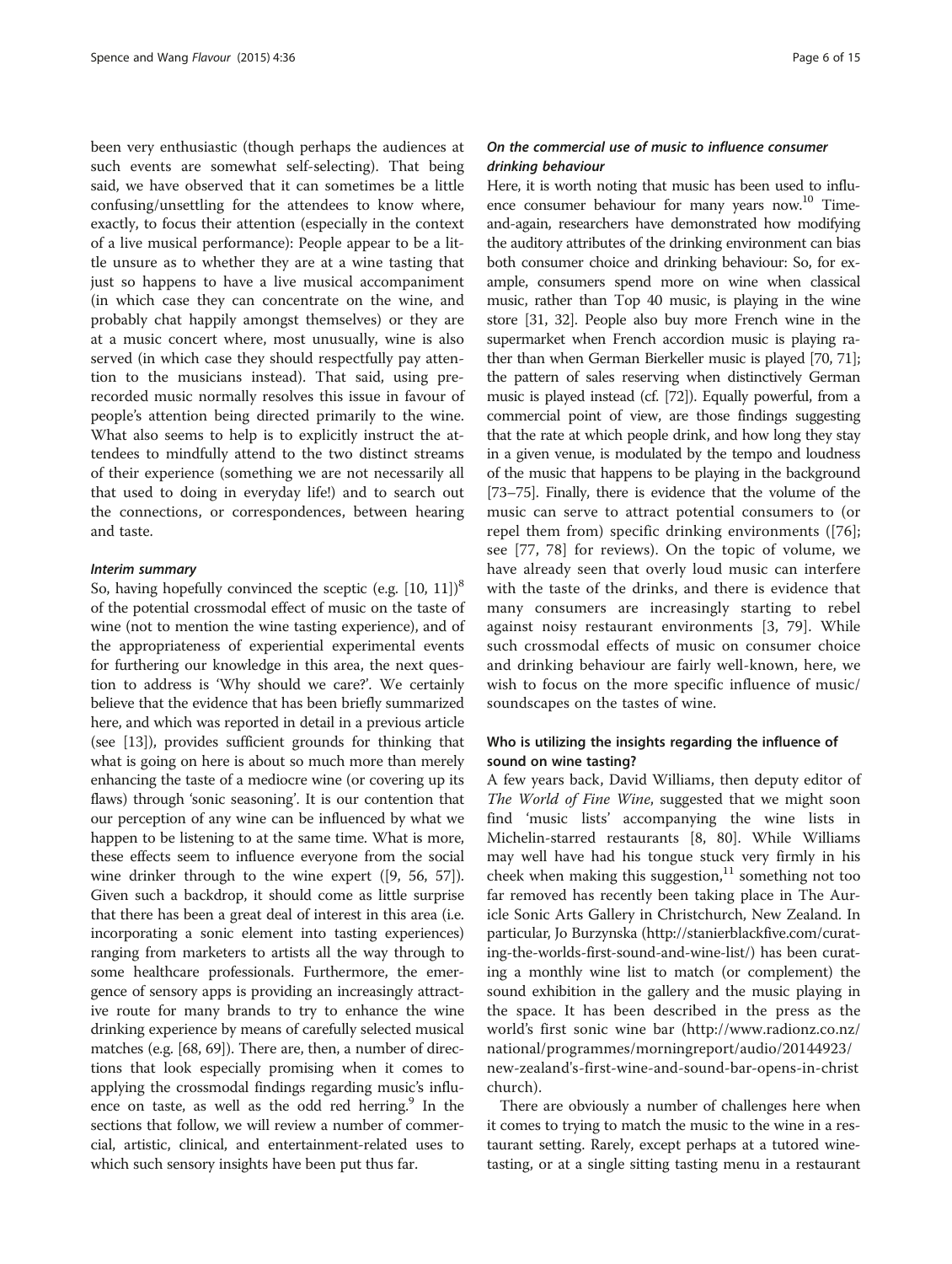with wine pairings, will everyone be drinking the same wine at the same time? Can anything be done, then, to provide a more individualized sonic solution for the wine drinker? One solution, though currently technically and/or financially challenging, involves the use of hyperdirectional loudspeakers, that is, loudspeakers that project sound in a narrowly defined direction (think auditory searchlights), so they could potentially be mounted one over each table to provide individualized soundscapes. Another innovative solution here involves the use of digitally augmented glassware (see [\[81, 82](#page-13-0)], for predictions along these lines). The idea here is that the drinking vessel itself is turned into a loudspeaker, so the drinker hears the music coming from inside their glass.12 Incorporating a gyroscope into the glassware would further allow the music to be heard only when the drinker lifts the glass off the table and tilts it toward their lips.

# Sonic (or digital) $13$  seasoning

Taking things one step further in terms of personalizing the wine-music match, it is widely known that we all live in somewhat different taste worlds [[83](#page-13-0), [84\]](#page-13-0). Hence, it is not uncommon to find that what you like, I detest, and what I adore you are indifferent to (see [\[85](#page-13-0)] for a summary of such individual differences). While the causes of such individual preferences are manifold, the key point to note for our discussion here is that the world of wine appreciation is no less contentious (even amongst top wine writers, see [\[86](#page-13-0)]). Hence, there would seem to be a very real possibility that, on opening a given bottle of wine, tasters may come to very different conclusions about whether they like it or not and even how good the wine is. For one person, the wine might be too fruity, while another might find the tannins too aggressive. Now, if this kind of disagreement happens with what's on our dinner plates, it is normal for people to reach for the salt, the pepper, and perhaps a host of other condiments to season our own food. When it comes to wine, however, there is nothing to be done.

Here, then, we could think about using some sonic seasoning to shift our perception of the sensory, hedonic, analytic, and/or descriptive attributes of the wine a little further in the direction of our own personal preferences. So, perhaps, one could imagine someone playing a little 'sweet' music to mute the tannic astringency in a young oaked Rioja (see [\[36\]](#page-12-0) for evidence on this score; see also [\[12\]](#page-12-0)). It really does not seem too farfetched, then, to suggest that on finding ourselves with a glass of wine that, for whatever reason, does not quite match our sensory preferences, we might as well reach for the sound system to 'season' the wine.

#### Experiential events

The last few years have seen the rapid growth of multisensory experiential events, where the public are invited

to taste wine while listening to matching (or, on occasion, mismatching) music. One such event took place on the 24 October, 2013 at St. Luke's Church in central London. Five musicians from the London Symphony Orchestra played live in front of an audience of well over 100 guests who tasted four wines (provided by the Antique Wine Company) that had been identified in prior research to match the musical selections especially well [[16](#page-12-0)]. Many other music and wine events, both large and small, have been taking place around the world over the last couple of years: For instance, the enologist and food engineer Stella Vassiliki has organized a number of such events over in Crete, Greece (see [https://www.dopios.com/experiences/](https://www.dopios.com/experiences/greece/heraklion/1951-what-is-the-sound-of-wine) [greece/heraklion/1951-what-is-the-sound-of-wine](https://www.dopios.com/experiences/greece/heraklion/1951-what-is-the-sound-of-wine)). Meanwhile, in February 2015, Ben Houge came to Oxford's 1855 Wine Bar & Kitchen and presented the audience gathered there with a series of musical soundscapes that evolved continuously to match the various carefully selected wines that the audience got to taste during the evening [\[49](#page-12-0)]. Other notable multisensory events involving wine-tasting while listening to matching classical music have been organized over in Germany by Martin Sachse-Weinert [\[87](#page-13-0)]. Finally, Jo Burzynska working out of Christchurch, New Zealand, has also been very active in organizing a number of music-wine events (e.g. [http://stanierblackfive.com/oeno](http://stanierblackfive.com/oenosthesia-sound-and-wine/) [sthesia-sound-and-wine/](http://stanierblackfive.com/oenosthesia-sound-and-wine/); [http://auricle.org.nz/mishearings](http://auricle.org.nz/mishearings-by-jo-burzynska/)[by-jo-burzynska/\)](http://auricle.org.nz/mishearings-by-jo-burzynska/).

#### Sensory apps

A second area where music and taste are increasingly being brought together is in sensory apps. The champagne house Krug, for example, recently launched its Music Pairing series [\(https://www.krug.com/](https://www.krug.com/); [\[69](#page-13-0)]). With this app, the consumer can scan their wine label, or else type the individual number appearing on the back of their bottle, in order to access a selection of music that has been chosen to match the specific wine. According to Jones, 'Krug's "Music Pairing" has recording artists select their picks for tracks to accompany six particular varieties of Champagne, much like a chef would note what food pairs best with a particular wine'. At present, the musical matches that are offered are idiosyncratic, as highlighted by the following quote from Argentine pianist, Marcela Roggeri: 'There are certain champagnes that I associate only with classical music like Krug Clos du Mesnil or Krug Clos d'Ambonnay. However I could associate other Krug champagnes with jazz or Brazilian music, such as Krug Rosé.' [[68\]](#page-13-0).<sup>14</sup>

Another intriguing sensory app that paired music with aroma was developed by Courvoisier—the Le Nez de Courvoisier app (see [http://appcrawlr.com/ios/le-nez-de](http://appcrawlr.com/ios/le-nez-de-courvoisier)[courvoisier](http://appcrawlr.com/ios/le-nez-de-courvoisier) [accessed 29 July, 2013]). The aim in this case was somewhat different from that of Krug's Music Pairing app. In Corvoisier's case, the app enabled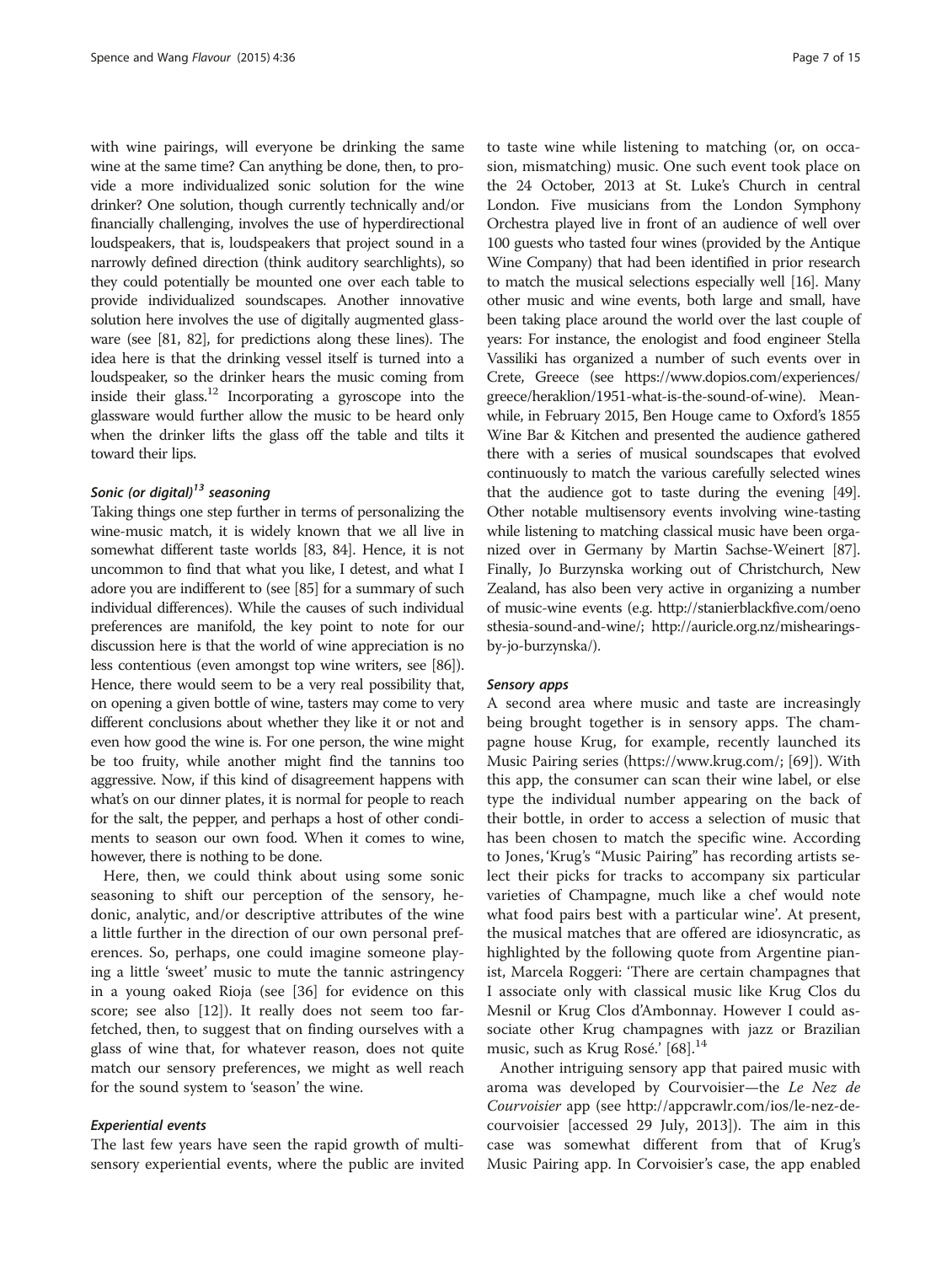some of the brand's premier customers to try and match a piece of music with each of the six key aromas in their XO Imperial Cognac. While the musical matches in this case were not perfect—that is, when we tested people's ability to match the musical selections with the aromas in an experimental setting, they were less than perfect at picking up on the intended match [\[52\]](#page-12-0). The idea underlying this app was, however, an intriguing/engaging one, where the structured musical backdrop would help the consumer to experience the sequential development of the different aromas in the drink itself. Furthermore, once the customer had acquired the correspondence between the sound of say, the harp and the aroma of candied orange, they could then enjoy a glass of the cognac while listening to another piece of music with the same sonic elements.

Given the growing commercial interest in this area, one could easily see how, in the years to come, a wine brand might offer a sensory app that would allow the user to pick specially pre-selected music to match a given wine, or to add a dose of digital/sonic seasoning. There is now certainly a sufficient body of scientific evidence on which to start basing the design of such sensory apps. Ideally, these apps will also offer musical solutions to match the taste of the wine, no matter what the type of music we prefer, be it rock, jazz, opera, or drum and bass.<sup>15</sup>

#### Clinical applications

The growing popularity of sonic seasoning, mentioned above, has drawn increased interest from healthcare professionals interested in using all the senses (including music) to enhance the taste perception of those in special need (e.g. think only of the ageing population suffering from a deterioration of their sense of taste and smell, chemotherapy patients, etc.). Moreover, various agencies are now looking at using specialized soundtracks to fight obesity, by using soundtracks, or even musical playlists, that evoke sweetness to deliver the same satisfaction in reduced-sugar foods [[88\]](#page-13-0). One important note of caution here, though, is that no one has, at least not as far as we are aware, assessed how long lasting some of these crossmodal effects are. This would certainly seem like an important prerequisite before going too far down this line of application.

Going back to specifically music and wine, not only can music enhance the enjoyment of wine, but another fascinating area of research would involve using music to curb alcoholism or regulate alcohol consumption. It has already been shown that the tempo of background music can influence the rate of consumption [[75\]](#page-13-0). We can certainly imagine sensory apps where, mismatching music is played to make the wine taste more unpleasant, when one has already had enough to drink.

# Wine-music matching: it is not just about the wine or the music

Everything that we have seen thus far in this piece and in the two articles that preceded it [[13,](#page-12-0) [89](#page-13-0)] has been about the wine: How to match wine with music, and how the right musical selection can change the hedonic, descriptive, analytic, or sensory attributes of the wine itself. One might, naturally, wonder whether any beneficial effects of matching also occur in the other direction: That is, would people's appreciation of the music, or soundscape, be enhanced, if listening while tasting a matching drink? The evidence reported earlier, explained in terms of processing fluency, might lead one to suggest that this should, in fact, be the case. However, as yet, there has been little research conducted specifically to assess people's responses to auditory, or for that matter, visual stimuli as a function of stimulating the chemical senses in different ways. So, having pointed to this as an intriguing area for future research, what we would like to do in this final section is to highlight a number of other reasons for wanting to pair wine tasting/ drinking with the right musical accompaniment, other than merely to change the way in which people respond to the individual components that make up the sensory experience (be it the wine or the music/soundscape).

# Stressing the similarity between composing music and making wine

One reason why some people (or brands) have wanted to bring music and wine together is to stress the similarities in the art (or is that science?) of composing great music and great wine.<sup>16</sup> That, certainly, would seem to have been the idea behind a 4-day event in April, 2014, organized by the champagne house Krug, together with the London Philharmonia Orchestra. In this event, the musicians played via digital installation/link Stravinsky's 'The Rites of Spring' to celebrate one of their champagnes. The aim in this case was to highlight the 'parallels between conducting a symphony orchestra and composing Krug Grande Cuvée' [[58](#page-12-0)]. A similar point was made by Argentine pianist Marcela Roggeri when talking about her playlist for the Krug music app, when she pointed to the fact that: 'The world of music and the world of champagne share a common vocabulary: precision, expressiveness, roundness,' [[68](#page-13-0)]. Clark Smith, whom we have come across already, has also given a presentation at the AWITC back in 2007 on this theme (see [http://www.postmodernwinemaking.](http://www.postmodernwinemaking.com/wine-and-music) [com/wine-and-music\)](http://www.postmodernwinemaking.com/wine-and-music).

On the other hand, not everyone agrees that such comparisons are necessarily appropriate here. Indeed, as we saw in an earlier article [\[13\]](#page-12-0), the philosophers have argued against any attempt to compare great music and great wine, with some commentators stridently asserting that there are no 'taste-symphonies and smell-sonatas' ([\[90\]](#page-13-0), p. 99). This has been qualified by Tefler ([[91](#page-13-0)], p. 20), who states that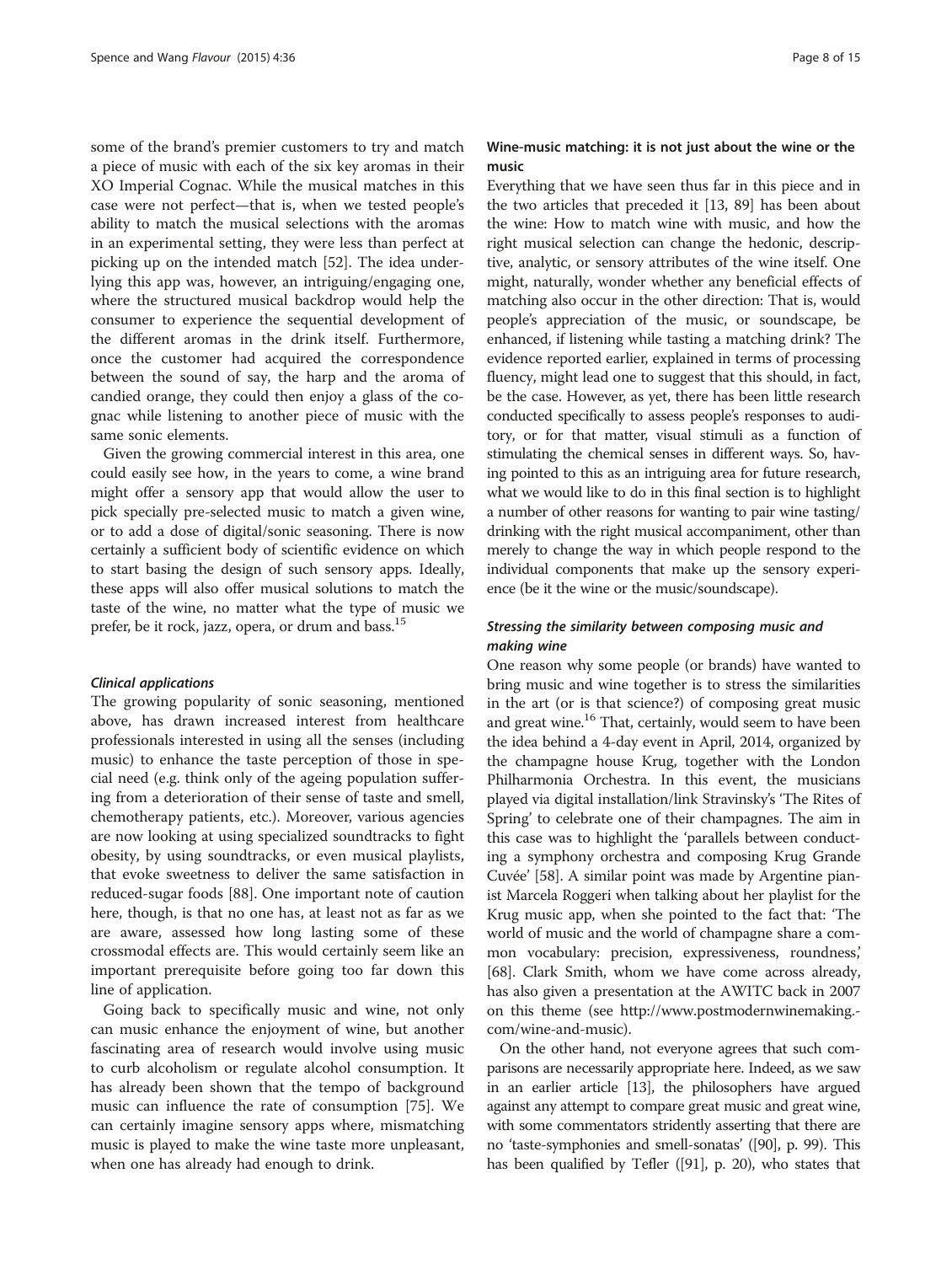'Symphonies and sonatas are exceedingly complex works of art. He should have asked whether there can be tasteand-smell preludes, and the answer is by no means so obvious'. Tefler ([[91](#page-13-0)], p. 22) goes on to say that 'It is said that a chord in music, for example, is unlike a combination of flavours. A chord in music has both form (in the spacing of the pitch of the notes) and timbre (the characteristic quality of the sounds produced by the musical instrument or instruments), but flavours have only something analogous to timbre ([\[92](#page-13-0)], pp. 243-244)'. In the end, what is clear is that, regardless of the formal appropriateness of doing so, comparing music and wine making is an interesting exercise for people to think about (see [\[93\]](#page-13-0) for an example of North Indian music instruction via food metaphors).

#### The extraordinary emotional response

A second aim of wine-music events that is not directly related to changing the taste of the wine is to elicit an extraordinary emotional response. In particular, on occasion (and thus far it is only on occasion), some of those who experience the combined multisensory input of a certain taste/flavour experience together with a particular piece of music, soundscape, or even a tone, have had strong experiences that go far beyond what one would have expected merely from combining individual response to the taste and to the sonic stimuli. The first hint that something special, superadditive even [\[94](#page-13-0)], might occur when sound and taste are combined in the right way was reported by Kristan Holt-Hansen in the late 1960s. In his seminal early work, Holt-Hansen [\[95\]](#page-13-0) demonstrated that people would match Carlsberg Elephant lager to a higher-pitched sound than regular Carlsberg lager (640–670 vs. 510–520 Hz, respectively, perhaps because of its higher alcohol content; see also [[96](#page-13-0)]). A few years later, Holt-Hansen [\[97\]](#page-13-0) brought a new group of participants, all students, back into the lab. He gave them six different lagers and ales to taste (though he coyly refuses to name the brands). Once again, the participants had to report the frequency at which harmony was experienced. As in his earlier study, the beer apparently tasted better at the pitch of harmony than when evaluated in silence. Intriguingly, given our earlier discussion [\[13](#page-12-0)], when the frequency of the pulsed tone was changed, the beers also changed, with some of the participants saying that they tasted watery, strong, bitter, etc. However, the most interesting thing here is the fact that three of the nine participants also reported having extraordinary experiences at the pitch of harmony. Here are some of the quotes from those who took part in the study:

The tone turned into a tune. Thrills of pleasure ran through my body.

I felt as if my head was expanding in all directions.

My right hand with the glass of beer in it trembled so violently that I was suddenly afraid of dropping the glass. I felt as if I was floating in the air. The tone was intensified to such a degree that it sounded like a symphony orchestra and the room was filled with it. My jaws were moving in and out with the rhythm of the tone.

The tone expanded and became wonderfully sonorous. (all from [[97\]](#page-13-0), p. 1026).

Interestingly, Holt-Hansen [\[97\]](#page-13-0) talks of the sensations of sound and taste becoming unified at the pitch of fit/ harmony. These sensations are different from the experience of separate sensations (of taste and of hearing) at other, non-matching, frequencies (cf. [\[98](#page-13-0)]).<sup>17</sup> Now, these results can be read in a number of ways: On the one hand, some of the above quotes sound so bizarre that you might well be tempted to wonder what else the participants had been taking (the study was, after all, published at the end of the swinging  $60s$ <sup>18</sup> Indeed, when Rudmin-Cappelli [[99](#page-13-0)] attempted to replicate and extend Holt-Hansen's early results, he was only able to replicate the crossmodal matching of pitch with taste/ flavour. That is, none of the participants in the latter study experienced any surprising experiences at or around the mystical 'pitch of harmony'.

Alternatively, however, this seems to have been the stance taken by many psychologists over the intervening years, you might simply wonder whether it is really worthwhile to ask one's participants what they truly think or feel! For those who share this view, it may be time to reassess the scepticism that psychologists have held for so long about the value of subjective reports (see [\[100](#page-13-0)]). Such reports were, in a way, such a striking aspect of Holt-Hansen's [\[97\]](#page-13-0) paper, which it would seem somehow wilfully negligent to ignore them completely, especially when one sees something similar (i.e. an extreme emotional response) emerging subsequently in some very different contexts. For instance, as we saw earlier, the unconstrained subjective reports also constituted a powerful element in the results reported by Spence et al. [\[36](#page-12-0)].

Away from the world of alcohol, diners at Heston Blumenthal's The Fat Duck restaurant in Bray [\(http://](http://www.thefatduck.co.uk/) [www.thefatduck.co.uk/](http://www.thefatduck.co.uk/)) have also been known to experience an extreme emotional reaction. In this case, diners have broken into tears on being presented with the signature dish at the restaurant, 'The sound of the sea' [[101](#page-13-0), [102](#page-13-0)]. This particular dish comes to the table looking like the sea, with what appears to be sand, foam, seaweed, and seafood. At the same time as the dish is placed before the diner, the waiter offers the diner a conch shell, out of which emerges a pair of earbuds. The waiter instructs the diner to insert the earbuds before they start the dish. On so doing, the diner hears the sound of the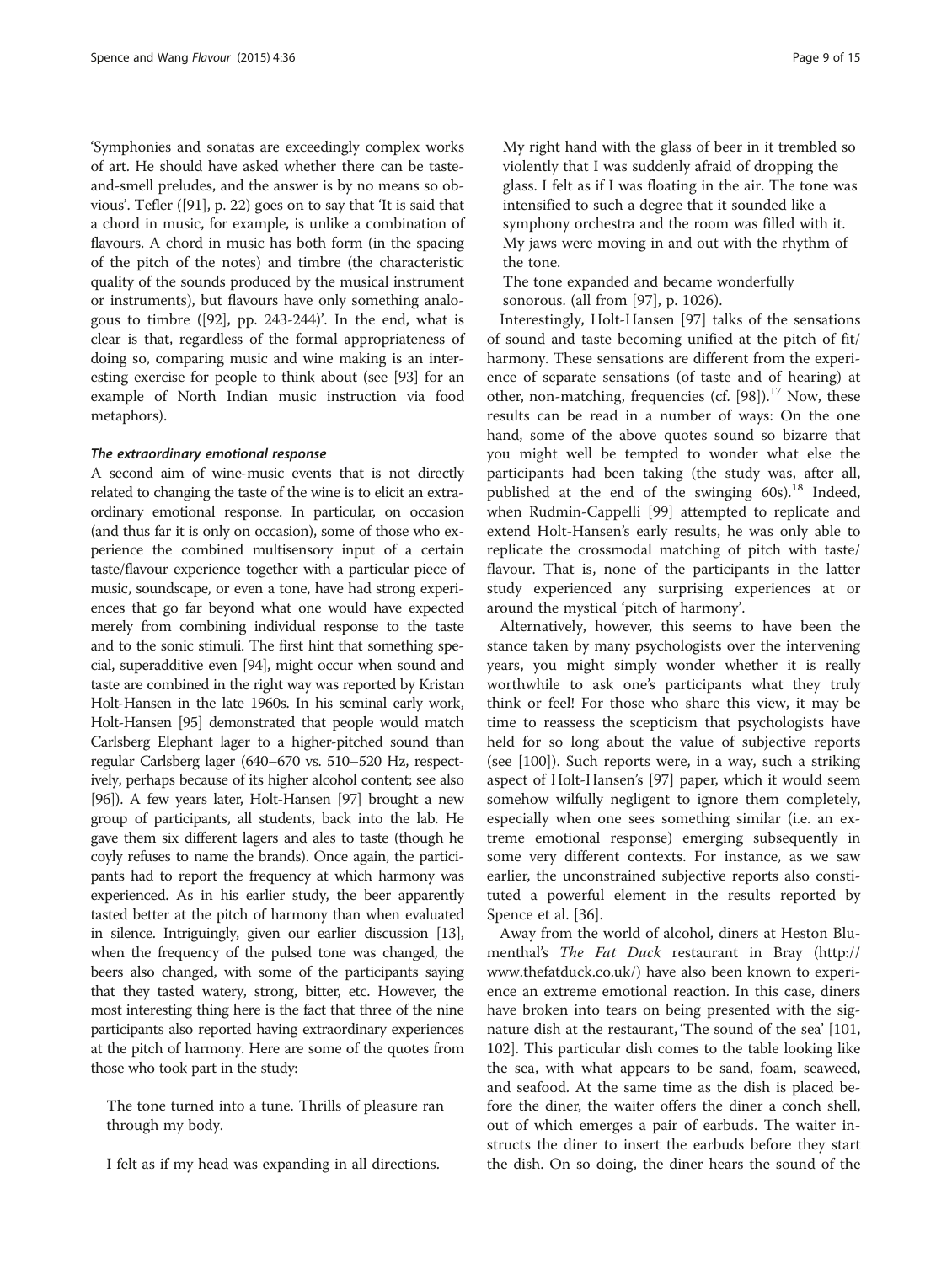waves crashing on the beach and seagulls squawking overhead.

The multisensory experience that ensues has brought some diners to tears [\[102](#page-13-0)]. Once again, this is not something that normally happens when people hear the sounds of the seaside, nor when they eat seafood, no matter how beautifully it has been prepared. In other words, it would seem to be something about the combination of matching taste and auditory sensations that is so powerful (at least for some). Note here that trying to deliver the same emotional hit simply by using a very emotionally charged soundtrack $19$  may not achieve quite the same goal.

A third example of the striking emotional response that can sometimes be seen when the ear and the flavour senses are appropriately stimulated together was documented at the 2015 Campo Viejo Streets of Spain event in London. At this popular street festival, people had the opportunity to taste three wines while listening to the matching soundscapes, which had been specially composed to match each of the wines. Sarah Knapton, one of the first journalists to report on the experience noted that '…the experience appears to take wine drinking to a new emotional level. The first volunteers to try listening to the scores while drinking said they felt transported to a different place. Others wept.' ([[35](#page-12-0)], p. 7).

Thus far, we have observed crying as a common reaction for those select few who experience strong tastemusic experiences. According to some, the act of crying may indicate an insightful artistic experience, one where an initial discrepancy between expectation and reality resolves itself after a change of schema/expectations/world view (see [\[103](#page-13-0)]). Might it be possible that the participants who listened to the sound of the sea while eating their seafood dish, or listened to matching soundscapes while drinking wine, experienced such a change of mental framework (e.g. from the expectation that music and taste are separate entities, to the sudden, or growing, realization that music and taste are one) that it resulted in tears?

Given what was mentioned earlier, namely that eating and listening to music (or any aesthetic process, for that matter), apparently have similar neural underpinnings, then perhaps we can see these strong emotional experiences as rather extreme examples of processing fluency. Normally, congruent stimuli make it easier for participants to evaluate the sensory properties of both stimuli (i.e. higher processing fluency) and hence make the component stimuli more pleasant [\[21](#page-12-0)]. In the case of wine-music pairings that go especially well together, listening to the music while tasting the wine might be so easy and fluently pleasurable that they break out into tears. Alternatively, intense aesthetic experiences have been shown to activate the default mode network, a region associated with self-referential thoughts

[[104\]](#page-13-0). Perhaps then, these food-music pairing experiences resonated strongly with the individuals in question (perhaps those who wept while eating the Sound of the Sea had strong ties to the beach) that they were moved to tears.

# Appreciating the effort that has gone into the designed experience

One final point to consider before closing concerns the extent to which the target audience's appreciation of the effort that has gone into the matching of sonic and taste stimulation might contribute to their emotional response. Indeed, work on the impact of artistic plating on people's rating of food has highlighted how a part of the value of artistic plating may be linked to the obvious effort that has gone into the preparation and presentation of the food (see [[105](#page-13-0)]). Something very similar may be going on in the case of wine-music/soundscape events when the drinker (or taster) realizes that someone has gone to the trouble of carefully selecting a particular auditory backdrop to accompany the tasting experience. Indeed, in a recent chocolate/music pairing study, we were able to demonstrate that a particular musical selection had a much greater impact on people's tasting experience (specifically their ratings of an artisanal chocolate) when they were told that the music had been the chocolatier's inspiration for the dish (see [\[106\]](#page-13-0)). Something similar may have been happening to the attendees of the 2015 Campo Viejo event.

#### Interim summary

Taken together, it can be argued that the three example of strong emotion experiences reported above (one from the laboratory, one from the restaurant, and one from a large-scale multisensory experiential event), while rare in their occurrence, nevertheless do highlight how getting the sound-taste combination just right can deliver an experience that would appear to be so much richer, or more powerful, than the sum of the individual sensory experiences. What is more, the value in combining the senses in this way starts to shift in focus from merely just wanting to enhance the tasting experience (as far as the food or drink is concerned), to trying to deliver a powerful emotional experience to those whose senses are being stimulated. Of course, as we have seen clearly in everything that has been reviewed so far, such emotional experiences are extremely rare. It is, though, presumably only by gaining a better understanding of the mechanisms that underlie the crossmodal interactions between music/soundscapes on the one hand, and tasting experiences on the other, that we can hope to increase the likelihood that the design of any given multisensory tasting experience will be capable of delivering such a powerful emotional hit on a somewhat more regular basis.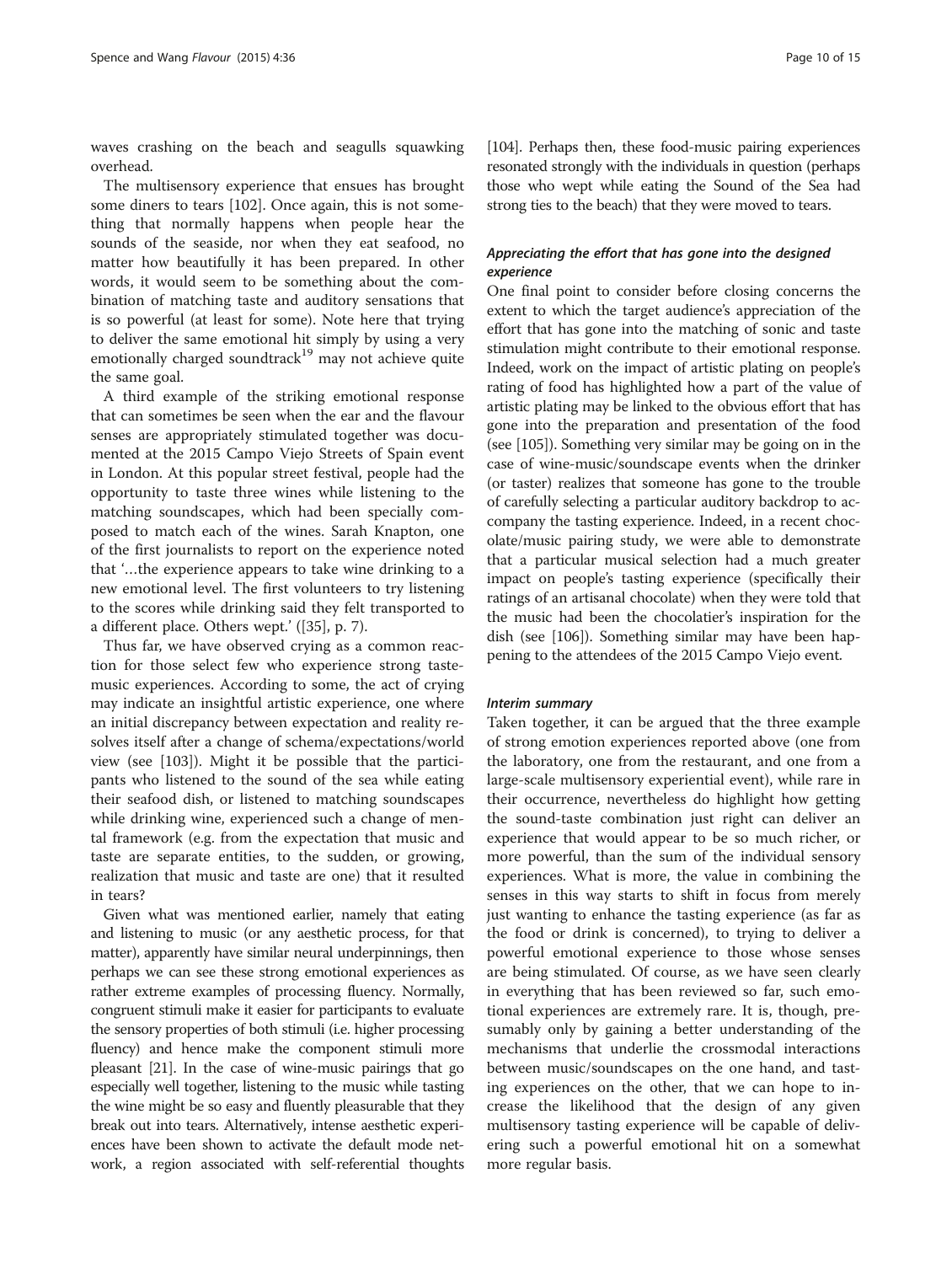And when it comes to engineering unusual emotionally affecting experiences, it may be that the artists (culinary and otherwise) and experience designers are actually much better placed to turn the insights and constraints thus far identified by the scientists and commentators into truly engaging multisensory tasting experiences (e.g. see [[107](#page-13-0), [108](#page-13-0)] for a number of fascinating examples in the multisensory design space). Certainly, the artist might well appreciate the extreme emotional response to a given environment, such as one's target audience breaking into tears, more than the psychologist (whose first thought might well be what the ethics panel would say), and who still find it difficult to deal with such unconstrained subjective report data (see [[100](#page-13-0)]), that is, data that falls beyond the limits of their carefully constrained scoresheets and line scales (and we include ourselves within this criticism).

### Conclusions

As the research that has been reviewed here has hopefully made clear, there are a number of reasons as to why we should all care about the fact that music changes the experience of tasting wine. What is more, these reasons extend well beyond merely wanting to change the sensory-discriminative, descriptive, analytic, and/or hedonic aspects of tasting. Music has also been paired with wine in order to highlight the analogies in terms of the act of creation of both music and wine and the harmonies present in both (see also [[109](#page-13-0)]). As has become apparent from this review, the scientific approach to the matching of music to wine based on the theory of crossmodal correspondences is but one of many approaches. There is also widespread interest in the idiosyncratic matches of particular individuals, including those who are synaesthetic [[35](#page-12-0)], just do not expect the music to necessarily change the taste of the wine. Finally, the area of the extraordinary experiences that can sometimes (albeit very rarely) be elicited by stimulating multiple senses in a congruent, or matching manner, is certainly also something of interest for the future (though, as we have seen, the experimental psychologists working in this area may need to change their dependent measures in order to capture such effects).

As this brief review of the application of such research findings has made clear, the growing realization of just how profound an experience can be elicited by certain music-wine combinations is being taken up by people working in a number of different areas. Such experience design goes far beyond traditional marketing approaches that have focused merely on how the specifics of the music can influence which type of wine we choose to buy, and how much we are likely to spend, not to mention how quickly we drink and even whether or not we

will choose to enter a certain bar or not (see [\[77](#page-13-0), [78](#page-13-0), [82](#page-13-0)] for reviews).

And, finally, while the focus in this review has primarily been on the world of wine, it is worth noting that similar interventions are now being extended to a variety of other food and beverage (both alcoholic and nonalcoholic) items. In fact, over the last 5 years or so, there has been something of an explosion of multisensory tasting events and/or apps designed to change people's perception of the taste of everything from coffee to cocktails ([\[38,](#page-12-0) [110](#page-13-0)–[112](#page-13-0)]) and from whisky to vodka as well (e.g. [[59](#page-13-0), [113\]](#page-13-0)). And, of course, once one has started down the road to multisensory experience design, there seems little reason to stop with just changing the music/soundscape. Indeed, many of the more recent examples of multisensory experience design have incorporated changes to both the lighting and the music or soundscape (see [[36](#page-12-0), [59](#page-13-0), [113\]](#page-13-0); see also [\[82\]](#page-13-0); [http://concreteplayground.com/](http://concreteplayground.com/auckland/food-drink/drink/this-pop-up-bar-of-dreams-specialises-in-breathable-booze/) [auckland/food-drink/drink/this-pop-up-bar-of-dreams-sp](http://concreteplayground.com/auckland/food-drink/drink/this-pop-up-bar-of-dreams-specialises-in-breathable-booze/) [ecialises-in-breathable-booze/;](http://concreteplayground.com/auckland/food-drink/drink/this-pop-up-bar-of-dreams-specialises-in-breathable-booze/) [http://edition.cnn.com/20](http://edition.cnn.com/2014/09/18/tech/innovation/multi-sensory-organ/index.html?hpt=hp_c5) [14/09/18/tech/innovation/multi-sensory-organ/index.htm](http://edition.cnn.com/2014/09/18/tech/innovation/multi-sensory-organ/index.html?hpt=hp_c5) [l?hpt=hp\\_c5](http://edition.cnn.com/2014/09/18/tech/innovation/multi-sensory-organ/index.html?hpt=hp_c5)), and, on occasion, to the other senses as well (e.g. [[114](#page-13-0)]).

# Endnotes

<sup>1</sup>The literature on crossmodal correspondences provides a somewhat ambiguous conclusion as far as this question is concerned (see [[115](#page-13-0)]) <sup>2</sup>

 $2$ In this case, the wines retailed at around £10 a bottle.

<sup>3</sup>Stafford et al. [[116](#page-13-0)] has found that alcohol strength can be impaired by distractor conditions involving listening to music while hearing and repeating news stories. <sup>4</sup>

<sup>4</sup>Concerns, in fact, that run throughout much of the field of experimental psychology (e.g., [\[63](#page-13-0), [64\]](#page-13-0)), but which most psychologists conveniently seem to ignore (after all, making sure that all of one's experiments were conducted in a double (or even triple) blind manner, as in a clinical drugs trial, just seems like it is more trouble than it is worth). Who knows though whether it is all those null results, and all those failures to replicate, sitting in the psychologist's file drawers [[117](#page-13-0)] somehow mitigate against experimenter expectancy effects being as much of a concern as some would have us believe! <sup>5</sup>

There might also be something about the design of the experiment that might also lead to this kind of bias in the way that people (one's participants) respond [\[118\]](#page-13-0).

Which is why we have started changing our experimental design such that participants sitting near each other do not perform the same task. For instance, we might have multiple forms of the questionnaire with different orders of wines to be tasted, so for the same music stimuli, one would be rating a different wine than one's neighbours (see also [[119\]](#page-13-0), for an example of such an approach being used).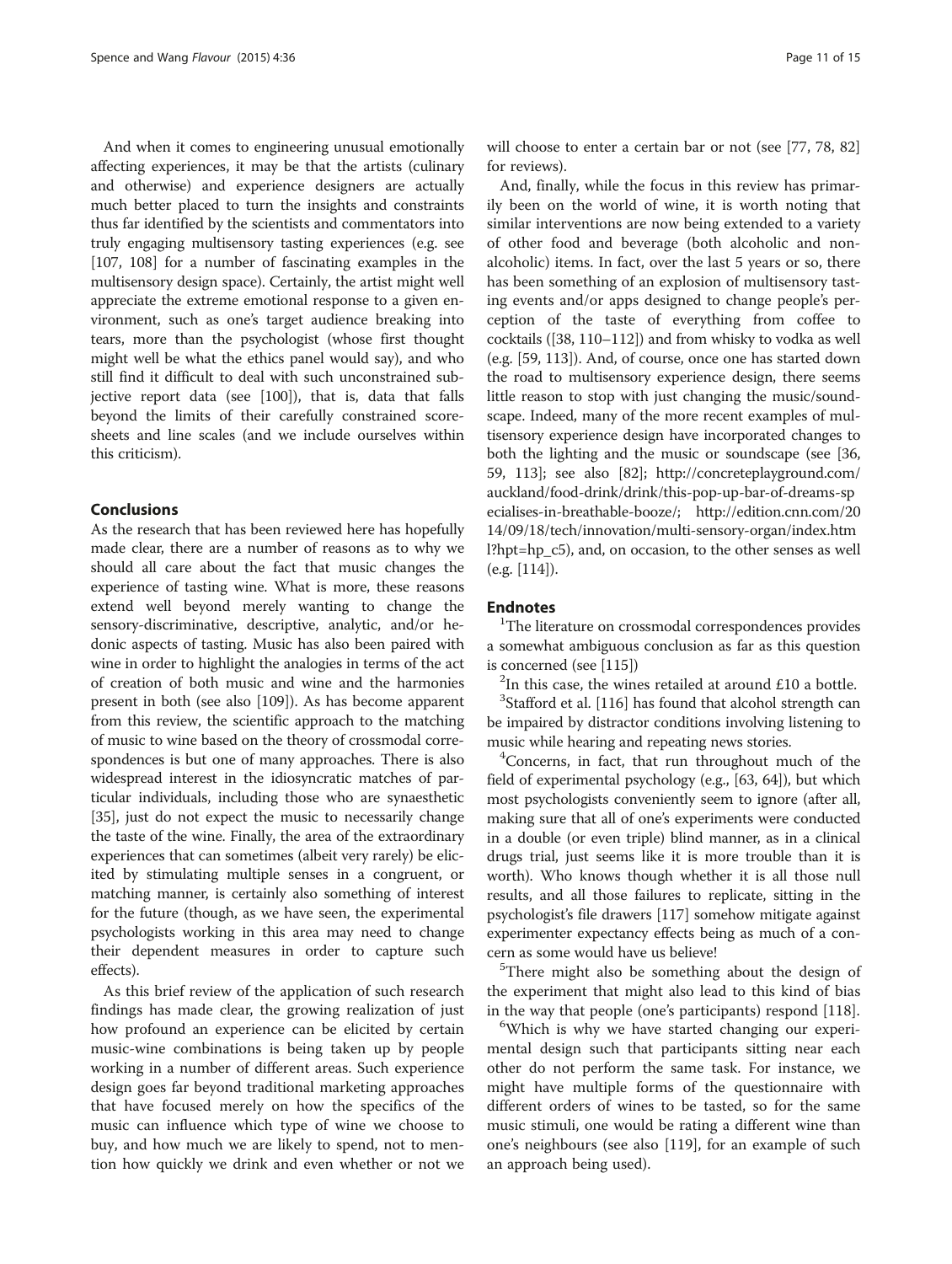<span id="page-11-0"></span>7 '… totally changed my taste perceptions.'; '… really showed me the influence of environment to taste.'; '… definitely noticed difference with/without sound.' 'OMG. Can't believe it is same wine'; 'Amazing how the same drink tastes so different'; 'Quite bizarre! Such different flavours!'; 'I couldn't have expected such a different change of taste'; 'Can't believe how much taste changed.' What is also interesting given our earlier discussion about the speed at which such environmental atmospheric effects kick in [[13\]](#page-12-0) was the following: 'Fascinating! Flavour/colour connection: The change was instant. How curious!' And, finally here, echoing Spence et al.'s [[16\]](#page-12-0) findings that people enjoy wine more with music that in silence 'Yes, I liked the wine more with the music!!

 ${}^{8}$ Here, is Gray's [\[10\]](#page-12-0) description of how he was won over by a demonstration by Clark Smith in Santa Rosa, California: '…I brought two winemaker friends. The idea was to have allies in case I disagreed with Smith—which, as a hard-core cynic, I expected to do'.

<sup>9</sup>Talking of red herrings, some wine-makers have started playing their wines music while they mature in the cellar. Just take the following from Aurelio Montes, the Chilean winemaker who sponsored North's [[25](#page-12-0)] study: 'I've always believed that playing Gregorian chants aids the angelic maturation of our wines and is an important step in our wine making process.' [[80](#page-13-0)]. The press certainly love to report on such winemakers who argue that playing music in the cellar has a beneficial effect on the maturation of their wines [\[120\]](#page-13-0). While we are by no means experts in the area, nothing that we have come across thus far suggests that such behaviours have any effect whatsoever on the taste, or development, of the wine in the bottles so serenaded. We find ourselves rather more in alignment with Werner Gruber, a physicist from the University of Vienna, whose only comment on the idea, when proposed by Austrian winemaker Markus Bachmann, was 'Rubbish' [[120](#page-13-0)]. That said, for those who still want to try some of the sonically enhanced wines, just look out for Sonor Wines ([http://www.sonorwines.](http://www.sonorwines.com/de/home.html) [com/de/home.html\)](http://www.sonorwines.com/de/home.html). Recent offerings from them have included a 2010 pinot blanc infused with Mozart's  $41<sup>st</sup>$ Symphony and a 2010 Zweigelt that was played a selection of arias.<br> $10$ There has certainly long been a commercial interest

in the use of music in commercial environments 'to ma-nipulate' people's behaviour (see [[121](#page-14-0)] for a review).<br> $11And$  anyway, it is a debatable point as to whether you

would want your music to match the food or to match the wine in the typical restaurant setting [\[51,](#page-12-0) [122](#page-14-0)].<br><sup>12</sup>Intriguingly, Diageo's Johnnie Walker brand recently

developed glassware to deliver music to the drinkers via vibrations directed to their inner ears when their teeth happened to touch the glass [[123\]](#page-14-0).

<sup>13</sup>Digital, because most of the instantiations of this kind of sonic stimulation will be digitally mediated [[81](#page-13-0), [82\]](#page-13-0).<br><sup>14</sup>Pete Brown, takes a similarly personal and idiosyn-

cratic (and no, we do not mean synaesthetic!) approach to matching music to the taste of different beers [[124](#page-14-0)].<br><sup>15</sup>Be aware, though, that the sonic solutions that will be

developed in the coming years will likely span the spectrum from pure marketing-led interventions through to solidly empirically researched apps [\[110](#page-13-0)].<br><sup>16</sup>The idea of bringing together music and food, to use

one to inform the process behind the other, is not as odd as it seems. There is, after all, a long-standing tradition in Indian music of describing the balance of various musical motifs in a composition using food metaphors, such as the balance between a spicy samosa and sweet chutney [[93](#page-13-0)].<br> $17$ According to Von Hornbostel ([\[98](#page-13-0)], p. 214), 'What is

essential in the sensuous-perceptible is not that which separates the senses from one another, but that which unites them; unites them among themselves; unites them with the entire (even with the non-sensuous) experience in ourselves; and with all the external world that there is

to be experienced.'<br><sup>18</sup>The similarity was not lost on Holt-Hansen himself. As he put it, some of the experiences described by his participants resembled 'those described by persons under the influence of such drugs as mescaline, psilocybin, and cannabis.' ([[97](#page-13-0)], p. 1023). This despite the fact that during their 1-h experimental session, not more than 12 fluid ounces (that is, 360 ml or less) of beer was consumed by each participant.<br><sup>19</sup>As embodied in the 'Messi's Goal' dessert served at

the El Celler de Can Roca restaurant in Spain (see [[125](#page-14-0)]; [[82\]](#page-13-0), pp. 316-317).

#### Competing interests

The authors declare that they have no competing interests.

#### Authors' contributions

CS and Q(J)W wrote all parts of this review. Both authors read and approved the final manuscript.

#### Acknowledgements

CS would like to acknowledge the AHRC Rethinking the Senses grant (AH/L007053/1).

#### Received: 21 August 2015 Accepted: 15 December 2015 Published online: 24 December 2015

#### References

- 1. Pettit LA. The influence of test location and accompanying sound in flavor preference testing of tomato juice. Food Technol. 1958;12:55–7.
- 2. Srinivasan M. Has the ear a role in registering flavour? Bull Cent Food Technol Res Inst Mysore. 1955;4:136.
- 3. Spence C. Noise and its impact on the perception of food and drink. Flavour. 2014;3:9.
- 4. Spence C. Music from the kitchen. Flavour. 2015;4:25.
- 5. Spence C. Eating with our ears: assessing the importance of the sounds of consumption on our perception and enjoyment of multisensory flavour experiences. Flavour. 2015;4:3.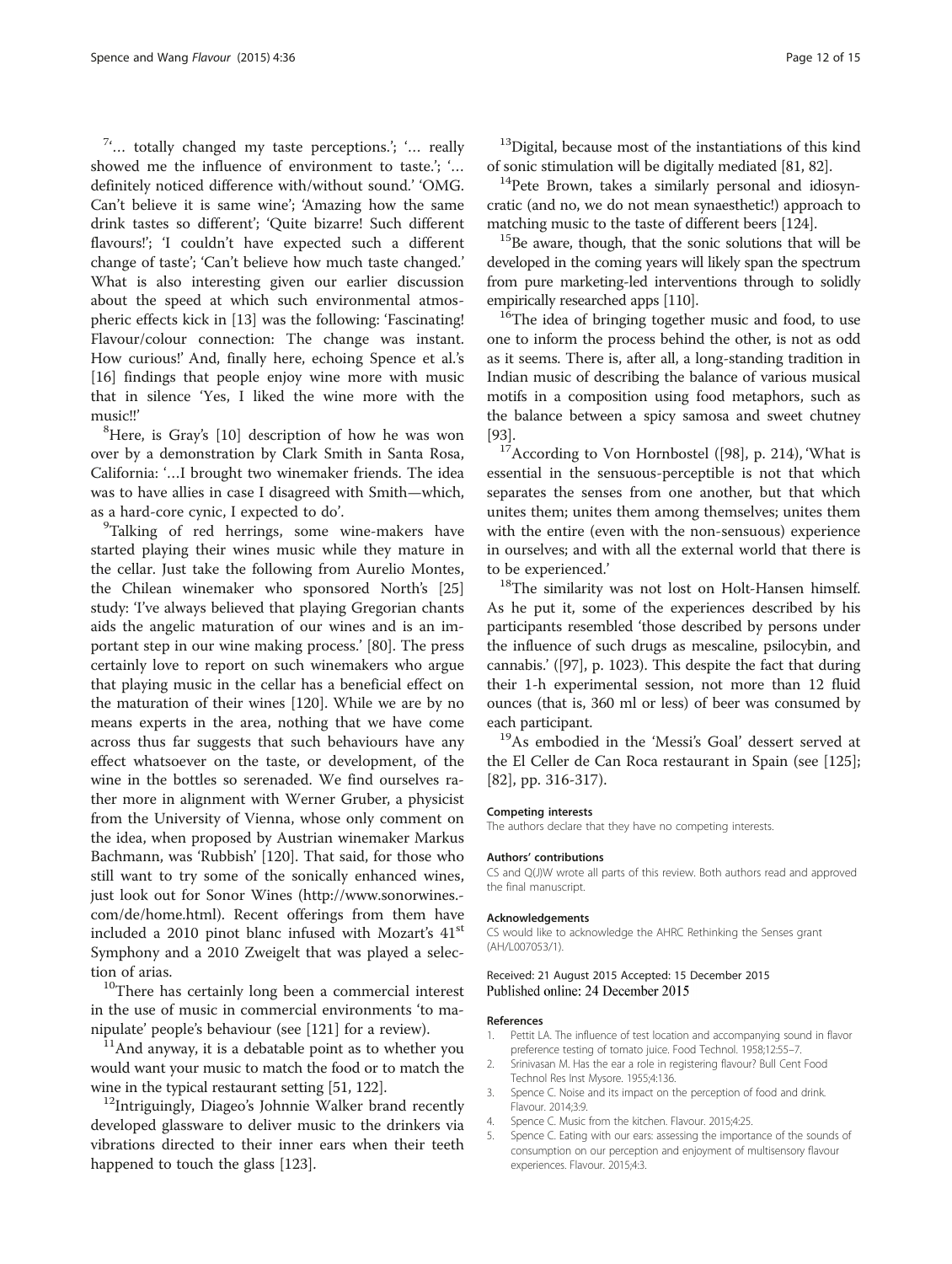- <span id="page-12-0"></span>6. Anon. Synaesthesia: Smells like Beethoven. In: The Economist. 2012. [http://](http://www.economist.com/node/21545975) [www.economist.com/node/21545975](http://www.economist.com/node/21545975). Accessed 15 August 2015.
- 7. Antin C. What does wine sound like? 2014. [http://punchdrink.com/articles/](http://punchdrink.com/articles/what-does-wine-sound-like/) [what-does-wine-sound-like/](http://punchdrink.com/articles/what-does-wine-sound-like/). Accessed 6 August 2015.
- 8. Reid M. How Guns & Roses can change your tune on wine. In: TimesOnline. 2008.<http://journalisted.com/article/b725>. Accessed 9 August 2015.
- 9. Crawshaw A. How musical emotion may provide clues for understanding the observed impact of music on gustatory and olfactory perception in the context of wine-tasting. Unpublished manuscript. 2012.
- 10. Gray WB. 'Enter Sandman' with Cab? Road testing Smith's theories. In: San Francisco Gate. 2007. [http://www.sfgate.com/wine/article/Enter-Sandman-with-](http://www.sfgate.com/wine/article/Enter-Sandman-with-Cab-Road-testing-Smith-s-3235605.php)[Cab-Road-testing-Smith-s-3235605.php](http://www.sfgate.com/wine/article/Enter-Sandman-with-Cab-Road-testing-Smith-s-3235605.php). Accessed 13 August 2015.
- 11. Jones A. A far from vintage show as Callow uncorks the clichés. 2012. [http://www.independent.co.uk/arts-entertainment/tv/features/the-week-in](http://www.independent.co.uk/arts-entertainment/tv/features/the-week-in-radio-a-far-from-vintage-show-as-callow-uncorks-the-clich-s-8269761.html)[radio-a-far-from-vintage-show-as-callow-uncorks-the-clich-s-8269761.html](http://www.independent.co.uk/arts-entertainment/tv/features/the-week-in-radio-a-far-from-vintage-show-as-callow-uncorks-the-clich-s-8269761.html). Accessed 3 August 2015.
- 12. Smith C. Astringency and harmony in tannins. In: Wines & Vines. 2010. [http://www.winesandvines.com/template.cfm?section=columns\\_](http://www.winesandvines.com/template.cfm?section=columns_article&content=78078) [article&content=78078](http://www.winesandvines.com/template.cfm?section=columns_article&content=78078). Accessed 8 July 2014.
- 13. Spence C, Wang QJ. Wine & music (II): can you taste the music? Flavour. 2015;4:33.
- 14. Sachse-Weinert M. Wine & musik:  $2 + 2 = 5$  [Wine & music:  $2 + 2 = 5$ ]. Vortrag im Rahmen der Ringvorlesung "Weinwissenschaft" an der Johannes Gutenberg-Universität Mainz im Sommersemester. Presentation given on 4th July. 2012.
- 15. Gray WB. Music to drink wine by: Vintner insists music can change wine's flavors. In: San Francisco Chronicle. 2007. [http://www.sfgate.com/wine/](http://www.sfgate.com/wine/article/Music-to-drink-wine-by-Vintner-insists-music-can-3235602.php) [article/Music-to-drink-wine-by-Vintner-insists-music-can-3235602.php](http://www.sfgate.com/wine/article/Music-to-drink-wine-by-Vintner-insists-music-can-3235602.php). Accessed 13 August 2015.
- 16. Spence C, Richards L, Kjellin E, Huhnt A-M, Daskal V, Scheybeler A, et al. Looking for crossmodal correspondences between classical music & fine wine. Flavour. 2013;2:29.
- 17. Spence C, Velasco C, Vanne M, Hopia A. Can you taste the music? In: Hopia A, Ihanus S, editors. 5D cookbook. Seinäjoki: KUMURU-project. 2014. p. 73.
- 18. Wang QJ, Spence C. Assessing the effect of musical congruency on wine tasting in a live performance setting. i-Perception. 2015;6:1–13.
- 19. Seo HS, Hummel T. Auditory-olfactory integration: congruent or pleasant sounds amplify odor pleasantness. Chem Senses. 2010;36:301–9.
- 20. Labroo AA, Dhar R, Schwartz N. Of frog wines and frowning watches: semantic priming, perceptual fluency, and brand evaluation. J Consum Res. 2008;34:819–31.
- 21. Winkielman P, Schwarz N, Fazendeiro T, Reber R. The hedonic marking of processing fluency: implications for evaluative judgment. In: Musch J, Klauer KC, editors. The psychology of evaluation: Affective processes in cognition and emotion Mahwah: Lawrence Erlbaum. 2003. p. 189–217.
- 22. Krishna A, Elder RS, Caldara C. Feminine to smell but masculine to touch? Multisensory congruence and its effect on the aesthetic experience. J Consum Psychol. 2010;20:410–8.
- 23. Spence C. The price of everything—the value of nothing? World Fine Wine. 2010;30:114–20.
- 24. Cheskin L. How to predict what people will buy. New York: Liveright; 1957.
- 25. North AC. The effect of background music on the taste of wine. Br J Psychol. 2012;103:293–301.
- 26. Spence C, Deroy O. On why music changes what (we think) we taste. i-Perception. 2013;4:137–40.
- 27. Walker P. Cross-sensory correspondences and naive conceptions of natural phenomena. Perception. 2012;41:620–2.
- 28. Rigg MG. An experiment to determine how accurately college students can interpret the intended meanings of musical compositions. J Exp Psychol. 1937;21:223–9.
- 29. Watt R, Quinn S. Some robust higher-level percepts for music. Perception. 2007;36:1834–48.
- 30. Yeoh JPS, North AC. The effects of musical fit on choice between two competing foods. Music Sci. 2010;14:127–38.
- 31. Areni CS, Kim D. The influence of background music on shopping behavior: classical versus top-forty music in a wine store. Adv Consum Res. 1993;20:336–40.
- 32. North AC, Shilcock A, Hargreaves DJ. The effect of musical style on restaurant customers' spending. Env Behav. 2003;35:712–8.
- 33. Almenberg J, Dreber A. When does the price affect the taste? Results from a wine experiment. SSE/EFI Working Pap Ser Econ Finance. 2010;717:1–16.
- 34. Fielden C. Exploring the world of wines and spirits. London: Wine & Spirit Education Trust; 2009.
- 35. Knapton S. Why sparkling wine sounds like beans falling on a plastic tray. In: The Daily Telegraph. 2015. [http://www.telegraph.co.uk/news/science/science](http://www.telegraph.co.uk/news/science/science-news/11577381/What-does-wine-sound-like-Youre-about-to-find-out.html)[news/11577381/What-does-wine-sound-like-Youre-about-to-find-out.html](http://www.telegraph.co.uk/news/science/science-news/11577381/What-does-wine-sound-like-Youre-about-to-find-out.html). Accessed 2 May 2015.
- 36. Spence C, Velasco C, Knoeferle K. A large sample study on the influence of the multisensory environment on the wine drinking experience. Flavour. 2014;3:8.
- 37. Spence C. Crossmodal correspondences: a tutorial review. Atten Percept Psychophys. 2011;73:971–95.
- 38. Spence C. On crossmodal correspondences and the future of synaesthetic marketing: matching music and soundscapes to tastes, flavours, and fragrance. In: Bronner K, Hirt R, Ringe C, editors. (((ABA))) Audio Branding Academy Yearbook 2012/2013. Baden-Baden: Nomos; 2013. p. 39–52.
- 39. Belkin K, Martin R, Kemp SE, Gilbert AN. Auditory pitch as a perceptual analogue to odor quality. Psychol Sci. 1997;8:340–2.
- 40. Deroy O, Crisinel A-S, Spence C. Crossmodal correspondences between odors and contingent features: odors, musical notes, and geometrical shapes. Psychon Bull Rev. 2013;20:878–96.
- 41. Juslin PN, Sloboda JA. Handbook of music and emotion: theory, research, applications. Oxford: Oxford Unviersity Press; 2010.
- 42. Konečni VJ. Does music induce emotion? A theoretical and methodological analysis. Psychol Aesthet Creat Arts. 2008;2:115–29.
- 43. Smith BC. The emotional impact of a wine and the Provencal rose paradox. Unpublished manuscript, 2009.
- 44. Brown S, Gao X, Tisdelle L, Eickhoff SB, Liotti M. Naturalizing aesthetics: brain areas for aesthetic appraisal across sensory modalities. Neuroimage. 2011;58: 250–8.
- 45. Henrich J, Heine SJ, Norenzayan A. The weirdest people in the world? Behav Brain Sci. 2010;33:61–135.
- 46. Deliza R, Macfie HJH. The generation of sensory expectation by external cues and its effect on sensory perception and hedonic ratings: a review. J Sens Stud. 1996;2:103–28.
- 47. Woods AT, Poliakoff E, Lloyd DM, Dijksterhuis GB, Thomas A. Flavor expectation: the effect of assuming homogeneity on drink perception. Chemosens Percept. 2010;3:174–81.
- 48. Peynaud E. The taste of wine: the art and science of wine appreciation. London: Macdonald & Co.; 1987.
- 49. Anon. The search for metaphorical matchings through wine and music. 2015. [http://www.1855oxford.com](http://www.1855oxford.com/). Accessed 12 August 2015.
- 50. Bronner K, Frieler K, Bruhn H, Hirt R, Piper D. What is the sound of citrus? Research on the correspondences between the perception of sound and flavour. In: Tsougras C, Mavromatis P, Pastiadis K, editors. Proceedings of the ICMPC – ESCOM 2012 Joint Conference. Thessaloniki: School of Music Studies, Aristotle University of Thessaloniki; 2012. p. 42–8.
- 51. Crisinel A-S, Cosser S, King S, Jones R, Petrie J, Spence C. A bittersweet symphony: systematically modulating the taste of food by changing the sonic properties of the soundtrack playing in the background. Food Qual Pref. 2012;24:201–4.
- 52. Crisinel A-S, Jacquier C, Deroy O, Spence C. Composing with cross-modal correspondences: music and smells in concert. Chemosens Percept. 2013;6:45–52.
- 53. Knoeferle KM, Woods A, Kappler F, Spence C. That sounds sweet: using crossmodal correspondences to communicate gustatory attributes. Psychol Market. 2015;32:107–20.
- 54. Mesz B, Sigman M, Trevisan MA. A composition algorithm based on crossmodal taste-music correspondences. Front Hum Neurosci. 2012;6:71.
- 55. Wang QJ, Woods A, Spence C. "What's your taste in music?" A comparison of the effectiveness of various soundscapes in evoking specific tastes. i-Perception. in press.
- 56. McKenna G. Wine Vision: Wine must engage all the senses, say professors. In: Harpers. 2014. [http://www.harpers.co.uk/news/wine-vision](http://www.harpers.co.uk/news/wine-vision-wine-must-engage-all-the-senses-say-professors/373655.article)[wine-must-engage-all-the-senses-say-professors/373655.article.](http://www.harpers.co.uk/news/wine-vision-wine-must-engage-all-the-senses-say-professors/373655.article) Accessed 10 August 2015.
- 57. Siddle R. Wines of Argentina's Cambalache event shows way ahead for consumer wine tastings. In: Harpers. 2013. [http://www.harpers.co.uk/wines](http://www.harpers.co.uk/wines-of-argentinas-cambalache-event-shows-way-ahead-for-consumer-wine-tastings/346742.article)[of-argentinas-cambalache-event-shows-way-ahead-for-consumer-wine](http://www.harpers.co.uk/wines-of-argentinas-cambalache-event-shows-way-ahead-for-consumer-wine-tastings/346742.article)[tastings/346742.article](http://www.harpers.co.uk/wines-of-argentinas-cambalache-event-shows-way-ahead-for-consumer-wine-tastings/346742.article) Accessed 10 August 2015.
- King J. Krug champagne redefines tasting notes with orchestra event. In: Luxury Daily. 2014. [http://www.luxurydaily.com/krug-champagne-redefines](http://www.luxurydaily.com/krug-champagne-redefines-tasting-notes-with-orchestraevent/)[tasting-notes-with-orchestraevent/.](http://www.luxurydaily.com/krug-champagne-redefines-tasting-notes-with-orchestraevent/) Accessed 6 August 2014.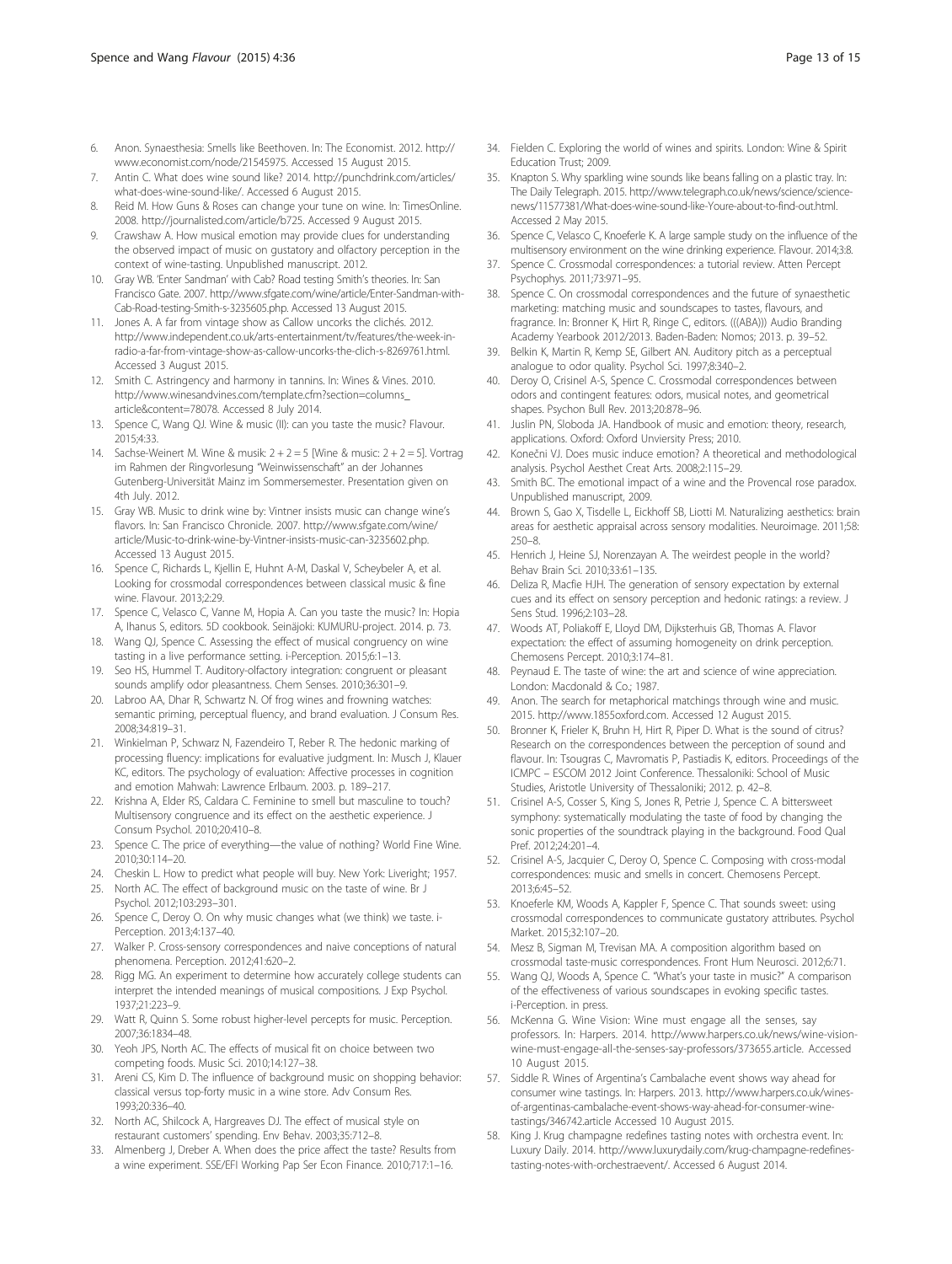- <span id="page-13-0"></span>59. Velasco C, Jones R, King S, Spence C. Assessing the influence of the multisensory environment on the whisky drinking experience. Flavour. 2013;2:23.
- 60. Rosenthal R. Experimenter outcome-orientation and the results of the psychological experiment. Psychol Bull. 1964;61:405–12.
- 61. Rosenthal R. Experimenter effects in behavioral research. New York: Appleton-Centry-Crofts; 1966.
- 62. Rosenthal R. Covert communication in the psychological experiment. Psychol Bull. 1967;67:356–67.
- 63. Doyen S, Klein O, Pichon C, Cleeremans A. Behavioural priming: it's all in the mind, but whose mind? PLoS One. 2012;7:e19081.
- 64. Intons-Peterson MJ. Imagery paradigms: how vulnerable are they to experimenters' expectations? J Exp Psychol Hum Percept Perform. 1983;9:394–412.
- 65. Levitt SD, List JA. Was there really a Hawthorne effect at the Hawthorne plant? An analysis of the original illumination experiments. Am Econ J Appl Econ. 2011;3:224–38.
- 66. Mayo E. Hawthorne and the Western Electric Company. The social problems of an industrial civilization. London: Routledge; 1949.
- 67. Zdep SM, Irvine SH. A reverse Hawthorne effect in educational evaluation. J Edu Psychol. 1970;8:89–95.
- 68. Baral S. New app will help you pair music with your champagne. In: iDigitalTimes. 2015. [http://www.idigitaltimes.com/krug-app-will-tell-you](http://www.idigitaltimes.com/krug-app-will-tell-you-what-music-pair-your-champagne-456934)[what-music-pair-your-champagne-456934.](http://www.idigitaltimes.com/krug-app-will-tell-you-what-music-pair-your-champagne-456934) Accessed 9 August 2015.
- 69. Jones S. Krug uses music to communicate Champagne taste digitally. In: Luxury Daily. 2014. [http://www.luxurydaily.com/krug-uses-music-to-explore](http://www.luxurydaily.com/krug-uses-music-to-explore-differences-between-champagne-varieties)[differences-between-champagne-varieties.](http://www.luxurydaily.com/krug-uses-music-to-explore-differences-between-champagne-varieties) Accessed 9 August 2015.
- 70. North AC, Hargreaves DJ, McKendrick J. In-store music affects product choice. Nature. 1997;390:132.
- 71. North AC, Hargreaves DJ, McKendrick J. The influence of in-store music on wine selections. J Appl Psychol. 1999;84:271–6.
- 72. Sester C, Deroy O, Sutan A, Galia F, Desmarchelier J-F, Valentin D, et al. "Having a drink in a bar": an immersive approach to explore the effects of context on drink choice. Food Qual Pref. 2013;28:23–31.
- 73. Gueguen N, Jacob C, Le Guellec H, Morineau T, Lourel M. Sound level of environmental music and drinking behavior: a field experiment with beer drinkers. Alcohol Clin Exp Res. 2008;32:1–4.
- 74. McCarron A, Tierney KJ. The effect of auditory stimulation on the consumption of soft drinks. Appetite. 1989;13:155–9.
- 75. McElrea H, Standing L. Fast music causes fast drinking. Percept Mot Skills. 1992;75:362.
- 76. Forsyth AJM, Cloonan M. Alco-pop? The use of popular music in Glasgow pubs. Pop Music Soc. 2008;31:57–78.
- 77. North A, Hargreaves D. The social and applied psychology of music. Oxford: Oxford University Press; 2008.
- 78. Spence C, Shankar MU. The influence of auditory cues on the perception of, and responses to, food and drink. J Sens Stud. 2010;25:406–30.
- Robertson D. Why quiet restaurants are having a moment. In: The Daily Telegraph. 2015. [http://www.telegraph.co.uk/foodanddrink/restaurants/](http://www.telegraph.co.uk/foodanddrink/restaurants/12014962/Why-quiet-restaurants-are-having-a-moment.html) [12014962/Why-quiet-restaurants-are-having-a-moment.html](http://www.telegraph.co.uk/foodanddrink/restaurants/12014962/Why-quiet-restaurants-are-having-a-moment.html) Accessed 26 November 2015.
- 80. Anon. Music 'can enhance wine taste'. In: BBC News. 2008. [http://news.bbc.](http://news.bbc.co.uk/go/pr/fr/-/1/hi/uk/7400109.stm) [co.uk/go/pr/fr/-/1/hi/uk/7400109.stm.](http://news.bbc.co.uk/go/pr/fr/-/1/hi/uk/7400109.stm) Accessed 14 April 2008.
- 81. Spence C, Piqueras-Fiszman B. Technology at the dining table. Flavour. 2013;2:16.
- 82. Spence C, Piqueras-Fiszman B. The perfect meal: the multisensory science of food and dining. Oxford: Wiley-Blackwell; 2014.
- 83. Bartoshuk LM. Separate worlds of taste. Psychol Today. 1980;14:48-9,51,4–6,63.
- 84. Spence C. The supertaster who researches supertasters. In: The BPS Research Digest. 2013. [http://www.bps-research-digest.blogspot.co.uk/2013/](http://www.bps-research-digest.blogspot.co.uk/2013/10/day-4-of-digest-super-week-supertaster.html) [10/day-4-of-digest-super-week-supertaster.html](http://www.bps-research-digest.blogspot.co.uk/2013/10/day-4-of-digest-super-week-supertaster.html). Accessed 10 August 2015.
- 85. Prescott J. Taste matters: why we like the foods we do. London: Reaktion Books; 2012.
- 86. Styles O. Parker and Robinson in war of words. In: Decanter. 2004. [http://www.](http://www.decanter.com/wine-news/parker-and-robinson-in-war-of-words-102172/) [decanter.com/wine-news/parker-and-robinson-in-war-of-words-102172/](http://www.decanter.com/wine-news/parker-and-robinson-in-war-of-words-102172/). Accessed 18 August 2015.
- 87. Sachse-Weinert M. Voce:divino in München. Synästhesie in perfektion. [Voce:divino in Munich: Pure synaesthesia]. Weinfeder J. 2014;43:34–5.
- 88. Knapton S. To cut down sugar just change the background music. In: The Daily Telegraph. 2014. [http://www.telegraph.co.uk/news/science/science](http://www.telegraph.co.uk/news/science/science-news/10898123/To-cut-down-on-sugar-just-change-the-background-music.htmls)[news/10898123/To-cut-down-on-sugar-just-change-the-background-music.](http://www.telegraph.co.uk/news/science/science-news/10898123/To-cut-down-on-sugar-just-change-the-background-music.htmls) [htmls](http://www.telegraph.co.uk/news/science/science-news/10898123/To-cut-down-on-sugar-just-change-the-background-music.htmls). Accessed 30 November 2015.
- 89. Spence C, Wang QJ. Wine & music (I): On the crossmodal matching of wine & music. Flavour. 2015;4:34.
- Beardsley MC. Aesthetics: problems in the philosophy of criticism. New York: Harcourt, Brace & Company; 1958.
- 91. Tefler E. Food as art. In: Neill A, Ridley A, editors. Arguing about art: Contemporary philosophical debates. 2nd ed. London: Routledge; 2002. p. 9–27.
- 92. Gurney E. The power of sound. Reprint. London: Forgotten Books; 1880.
- 93. McNeil A. Why Hindustani musicians are good cooks: analogies between music and food in North India. Asian Music. 2008;25:69–80.
- Stein BE, Meredith MA. The merging of the senses. Cambridge: MIT Press; 1993.
- 95. Holt-Hansen K. Taste and pitch. Percept Mot Skills. 1968;27:59–68.
- 96. Anon. Beer and music evening. 2015. [http://auricle.org.nz/beer-and-music](http://auricle.org.nz/beer-and-music-evening-with-harringtons/)[evening-with-harringtons/](http://auricle.org.nz/beer-and-music-evening-with-harringtons/). Accessed 4 August 2015.
- 97. Holt-Hansen K. Extraordinary experiences during cross-modal perception. Percept Mot Skills. 1976;43:1023–7.
- 98. von Hornbostel EM. The unity of the senses. In: Ellis WD, editor. A source book of Gestalt psychology. London: Routledge and Kegan Paul; 1927/1950. p. 210-6.
- 99. Rudmin F, Cappelli M. Tone-taste synesthesia: a replication. Percept Mot Skills. 1983;56:118.
- 100. Jack A, Roepstorff A. Trusting the subject? Volume 1. The use of introspective evidence in cognitive science. Exeter: Imprint Academic; 2003.
- 101. Blumenthal H. The big Fat Duck cookbook. London: Bloomsbury; 2008.
- 102. De Lange C. Feast for the senses: Cook up a master dish. In: New Scientist. 2012. [http://www.newscientist.com/article/mg21628962.200-feast-for-the](http://www.newscientist.com/article/mg21628962.200-feast-for-the-senses-cook-up-a-master-dish.html)[senses-cook-up-a-master-dish.html](http://www.newscientist.com/article/mg21628962.200-feast-for-the-senses-cook-up-a-master-dish.html). Accessed 21 December 2012.
- 103. Pelowski M. Tears and transformation: feeling like crying as an indicator of insightful or "aesthetic" experience with art. Front Psychol. 2015;6:1–23.
- 104. Vessel EA, Starr GG, Rubin N. Art reaches within: aesthetic experience, the self and the default mode network. Front Neurosci. 2013;7:258.
- 105. Michel C, Velasco C, Gatti E, Spence C. A taste of Kandinsky: assessing the influence of the visual presentation of food on the diner's expectations and experiences. Flavour. 2014;3:7.
- 106. Reinoso Carvalho F, van Ee R, Rychtarikova M, Touhafi A, Steenhaut K, Persoone D, et al. Does music influence the multisensory tasting experience? J Sens Stud. 2015;30:404–12.
- 107. Jones CA. Sensorium: embodied experience, technology, and contemporary art. Cambridge: MIT Press; 2006.
- 108. Schwartzman M. See yourself sensing: redefining human perception. London: Black Dog Publishing; 2011.
- 109. Piesse CH. Piesse's art of perfumery. 5th ed. London: Piesse and Lubin; 1891.
- 110. Spence C. Multisensory advertising & design. In: Flath B, Klein E, editors. Advertising and design. Interdisciplinary perspectives on a cultural field. Bielefeld: Verlag; 2014. p. 15–27.
- 111. Spence C. Sound design: how understanding the brain of the consumer can enhance auditory and multisensory product/brand development. In: Bronner K, Hirt R, Ringe C, editors. Audio Branding Congress Proceedings 2010. Baden-Baden: Nomos Verlag; 2011. p. 35–49.
- 112. Spence C. Sound advice. Cocktail Lovers. 2013:18-9.
- 113. Wang QJ, Spence C. Assessing the influence of the multisensory atmosphere on the taste of vodka. Beverages. 2015;1:204–17.
- 114. Anon. Experiential marketing goes multi-sensory. In: EbiquityOpinion. 2012. <http://blog.ebiquity.com/2012/08/experiential-marketing-goes-multi-sensory>. Accessed 10 August 2015.
- 115. Spence C, Deroy O. How automatic are crossmodal correspondences? Conscious Cogn. 2013;22:245–60.
- 116. Stafford LD, Fernandes M, Agobiani E. Effects of noise and distraction on alcohol perception. Food Qual Pref. 2012;24:218–24.
- 117. Rosenthal R. The "file drawer problem" and tolerance for null results. Psychol Bull. 1979;86:638–41.
- 118. Erlebacher A, Sekuler R. Response frequency equalization: a bias model for psychophysics. Percept Psychophys. 1971;9:315–20.
- 119. Harrar V, Smith B, Deroy O, Spence C. Grape expectations: how the proportion of white grape in Champagne affects the ratings of experts and social drinkers in a blind tasting. Flavour. 2013;2:25.
- 120. Anon. To make the perfect wine you need sweet music, according to Austrian winemakers. In: Daily Mail. 2011. [http://www.dailymail.co.uk/news/](http://www.dailymail.co.uk/news/article-1363587/To-make-perfect-wine-need-sweet-music.html) [article-1363587/To-make-perfect-wine-need-sweet-music.html.](http://www.dailymail.co.uk/news/article-1363587/To-make-perfect-wine-need-sweet-music.html) Accessed 10 August 2015.